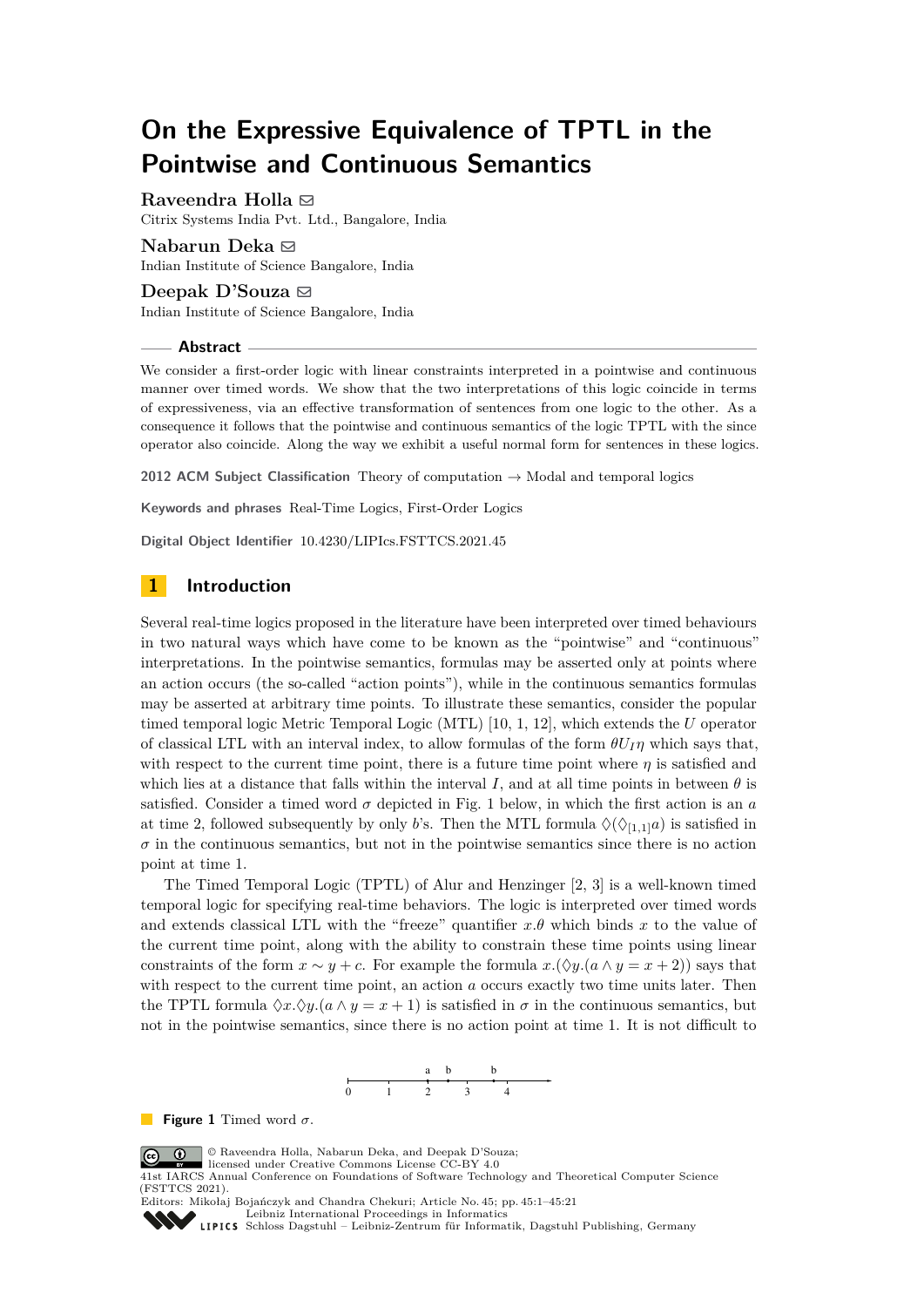#### **45:2 Equivalence of Pointwise and Continuous TPTL**

see that for a typical timed temporal logic the continuous semantics is at least as expressive as the pointwise one, since one can ask for a time point to be an action point by asserting  $\bigvee_{a \in \Sigma} a$  at each quantified time point.

There have been several results in the literature which show that for the logic MTL and its variants the continuous semantics is in fact strictly more expressive than the pointwise one. In particular, the logics MTL over infinite words [\[4,](#page-15-5) [5\]](#page-15-6) and finite words [\[13\]](#page-15-7); MTL*<sup>S</sup>* (MTL with the "since" operator *S*) and MTL<sub>*S<sub>I</sub>*</sub> (MTL with the *S<sub>I</sub>* operator), over both infinite and finite words [\[7\]](#page-15-8); are all strictly more expressive in the continuous semantics than their pointwise counterparts. In addition, Ho et al [\[9\]](#page-15-9) show the strict inclusion of MTL in a first-order logic  $FO(<, +1)$  over finite words in the pointwise semantics, in contrast to their equivalence in the continuous semantics [\[11\]](#page-15-10).

In this paper we show, somewhat surprisingly, that the logic TPTL*<sup>S</sup>* (TPTL with the "since" operator) has the same expressive power in both the pointwise and continuous semantics. We do this by considering a natural first-order logic  $FO(<, +Q)$  interpreted over timed words, which is similar in flavour to TPTL*S*. The logic allows atomic predicates of the form  $a(x)$  which says that an *a*-event occurs at time point *x*, and constraints of the form  $x < y + c$ . The interpretation of the quantifier  $\exists x$  depends on the pointwise or continuous semantics: in the pointwise it is interpreted as "there exists an action point *x*", while in the continuous semantics it is interpreted as "there exists a time point *x*." The main technical result in this paper is that the expressiveness of  $FO(<, +Q)$  in the pointwise and continuous interpretations coincide.

The main proof idea is to show that we can go from an arbitrary sentence in the continuous version of  $FO(<, +Q)$  to an equivalent sentence in  $FO(<, +Q)$  which uses only "active" quantifiers, where each  $\exists x$  is qualified by an assertion that x is an action point. A sentence in which all quantifiers are active, is clearly equivalent to a pointwise formula.

The technique in this paper builds on the work reported in a preprint [\[6\]](#page-15-11) by giving a more transparent argument for a key step of the proof via Thm. [2.](#page-7-0) In the next few sections of this paper we focus on the result for  $FO(<, +Q)$ , and turn to its application to TPTL in Sec. [7.](#page-13-0)

# **2 Preliminaries**

We begin with some preliminary definitions. Let  $\mathbb{R}_{\geq 0}$  denote the set of non-negative real numbers,  $\mathbb Q$  the set of rational numbers, and  $\mathbb N$  the set of non-negative integers. We use the standard notation to represent intervals, which are convex subsets of R. For example  $[1,\infty)$ denotes the set  $\{t \in \mathbb{R} \mid 1 \leq t\}.$ 

For an alphabet *A* we denote by  $A^{\omega}$  the set of infinite words over *A*. Let  $\Sigma$  be a finite alphabet of actions, which we fix for the rest of this paper. An (infinite) timed word  $\sigma$  over  $\Sigma$  is an element of  $(\Sigma \times \mathbb{R}_{\geq 0})^{\omega}$  of the form  $(a_0, t_0)(a_1, t_1) \cdots$ , satisfying the conditions that: for each  $i \in \mathbb{N}$ ,  $t_i < t_{i+1}$  (*monotonicity*), and for each  $t \in \mathbb{R}_{\geq 0}$  there exists an  $i \in \mathbb{N}$  such that  $t < t_i$  (*progressiveness*). For convenience, we will also assume in this paper that  $t_0 = 0$ , so that the timed word begins with an action at time 0. We will sometimes represent the timed word  $\sigma$  above as a pair  $(\alpha, \tau)$ , where  $\alpha = a_0 a_1 \cdots$  and  $\tau = t_0 t_1 \cdots$ . Thus  $\alpha(i)$  and *τ*(*i*) denote the the action and the time stamp respectively, in  $\sigma$  at position *i*. We write  $T\Sigma^{\omega}$ to denote the set of all timed words over  $\Sigma$ .

We now introduce the linear constraints we use in this paper, and some notation for manipulating them. We assume a supply of variables  $Var = \{x, y, \ldots\}$  which we will use in constraints as well as later in our logics. We use restricted linear constraints of the form  $x \sim y + c$  or  $x \sim c$ , where x and y are variables in *Var*,  $\sim$  is one of the relations  $\{\langle \xi, \xi, =, \xi, \xi \rangle\}$ , and *c* is in Q. We call these constraints *simple constraints*. In general, by (an unqualified) "constraint" we will mean a conjunction of simple constraints.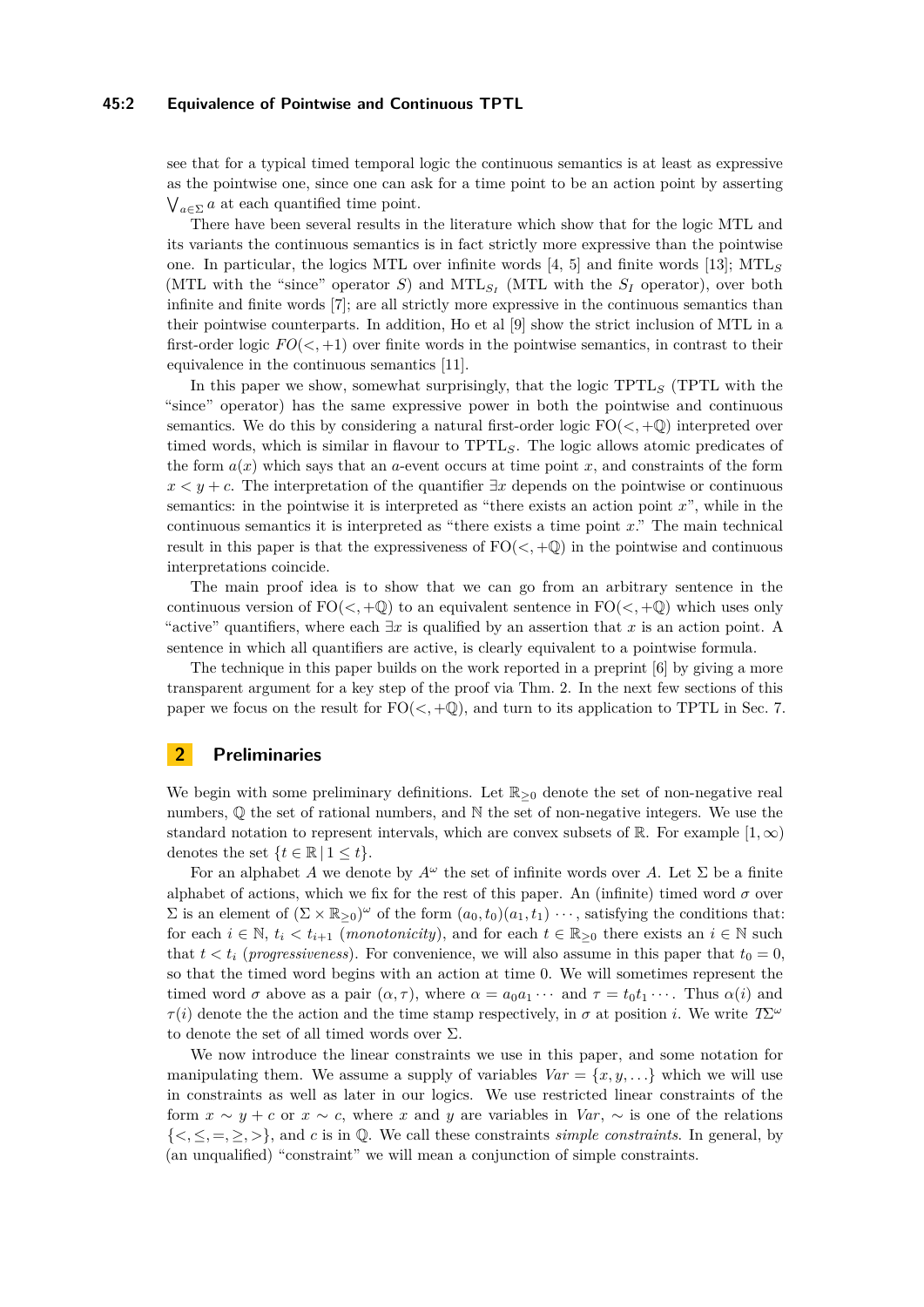<span id="page-2-0"></span>
$$
0 \le x \le 1 \qquad 0 \le x \le 1 \qquad 0 \le y - 1 \qquad 1 \le y \le 2.2
$$
  
\n
$$
x + 1 \le y \le x + 1.2 \qquad y - 1.2 \le x \le y - 1 \qquad y - 1.2 \le 1
$$
  
\n
$$
0 \le y \qquad 0 \le y \qquad y - 1.2 \le y - 1
$$
  
\n
$$
0 \le y \qquad 0 \le y
$$
  
\n(a) (b) (c) (d)

**Figure 2** Illustrating steps of the Fourier-Motzkin elimination method.

An *assignment* for variables is a map  $\mathbb{I}: Var \to \mathbb{R}_{\geq 0}$ . For  $t \in \mathbb{R}_{\geq 0}$  and  $x \in Var$  we will use  $\mathbb{I}[t/x]$  to represent the assignment which sends x to t, and agrees with  $\mathbb{I}$  on all other variables. When we are interested in a finite set of variables  $\{x_1, \ldots, x_n\}$  we will write  $[t_1/x_1, \ldots, t_n/x_n]$  to represent an assignment that maps each  $x_i$  to  $t_i$ . For an assignment  $\mathbb{I}$ and a constraint  $\delta$ , we write  $\mathbb{I} \models \delta$  to mean that the constraint  $\delta$  is satisfied in the assignment I, and defined in the expected way.

As a final piece of notation, we will make use of the well-known Fourier-Motzkin method for eliminating variables from constraints. Given a conjunction  $\pi$  of simple constraints, some of which contain a variable  $x$ , the technique gives us a conjunction  $\pi'$  of simple constriants not containing *x*, such that the formula  $\exists x \pi$  is logically equivalent to  $\pi'$  (assuming a standard first-order logic interpreted over rationals or reals). When we are interested in the domain of  $\mathbb{R}_{\geq 0}$  (like in this paper), we assume that  $\pi$  implicitly contains the constraint  $z \geq 0$  for each variable *z* in  $\pi$ . As an illustration of the method, consider the conjunction  $\pi$  of the constraints in Fig. [2\(](#page-2-0)a). To eliminate x from  $\pi$ , we first rewrite the constraints involving *x* as lower and upper bounds on *x*, as shown in the first two constraints in Fig. [2\(](#page-2-0)b), and carry forward the constraints not involving *x* (like the third one). Next we relate each lower bound of x to each upper bound of x, as shown in the first three constraints of Fig.  $2(c)$ , while carrying forward the constraints not involving *x*. Finally, we simplify the constraints by dropping looser bounds and removing redundant constraints like  $0 \leq 1$ , to obtain the constraint  $\pi'$  in Fig. [2\(](#page-2-0)d). The constraint  $\pi'$  can be seen to be logically equivalent to  $\exists x \pi$ .

We will use the notation  $\text{FME}_x(\pi)$  to refer to the constraint  $\pi'$ . We refer the reader to [\[14\]](#page-15-12) for the details of this technique.

# **3 The**  $FO(<, +Q)$  **logic**

We now define our first order logic with simple constraints  $FO(<, +Q)$ , which is interpreted over timed words over the alphabet Σ. The formulas of  $FO(<, +Q)$  are given by:

 $\varphi ::= a(x) | g | \neg \varphi | \varphi \vee \varphi | \exists x \varphi,$ 

where  $a \in \Sigma$ ,  $x \in Var$ , and *q* is a simple constraint.

We first define the *continuous* semantics for  $FO(<, +Q)$ . Let  $\varphi$  be a formula in  $FO(<, +Q)$ . Let  $\sigma = (\alpha, \tau)$  be a timed word over  $\Sigma$ , and let  $\mathbb{I}$  be an assignment for variables. Then the satisfaction relation  $\sigma, \mathbb{I} \models_c \varphi$  (read " $\sigma$  satisfies  $\varphi$  with the assignment I in the continuous semantics") is inductively defined as:

$$
\begin{array}{lll}\n\sigma, \mathbb{I} \models_c a(x) & \text{iff} & \exists i : \tau(i) = \mathbb{I}(x) \text{ and } \alpha(i) = a \\
\sigma, \mathbb{I} \models_c g & \text{iff} & \mathbb{I} \models g \\
\sigma, \mathbb{I} \models_c \neg \nu & \text{iff} & \sigma, \mathbb{I} \not\models_c \nu \\
\sigma, \mathbb{I} \models_c \nu \lor \psi & \text{iff} & \sigma, \mathbb{I} \models_c \nu \text{ or } \sigma, \mathbb{I} \models_c \psi \\
\sigma, \mathbb{I} \models_c \exists x \nu & \text{iff} & \exists t \in \mathbb{R}_{\geq 0} \text{ such that } \sigma, \mathbb{I}[t/x] \models_c \nu.\n\end{array}
$$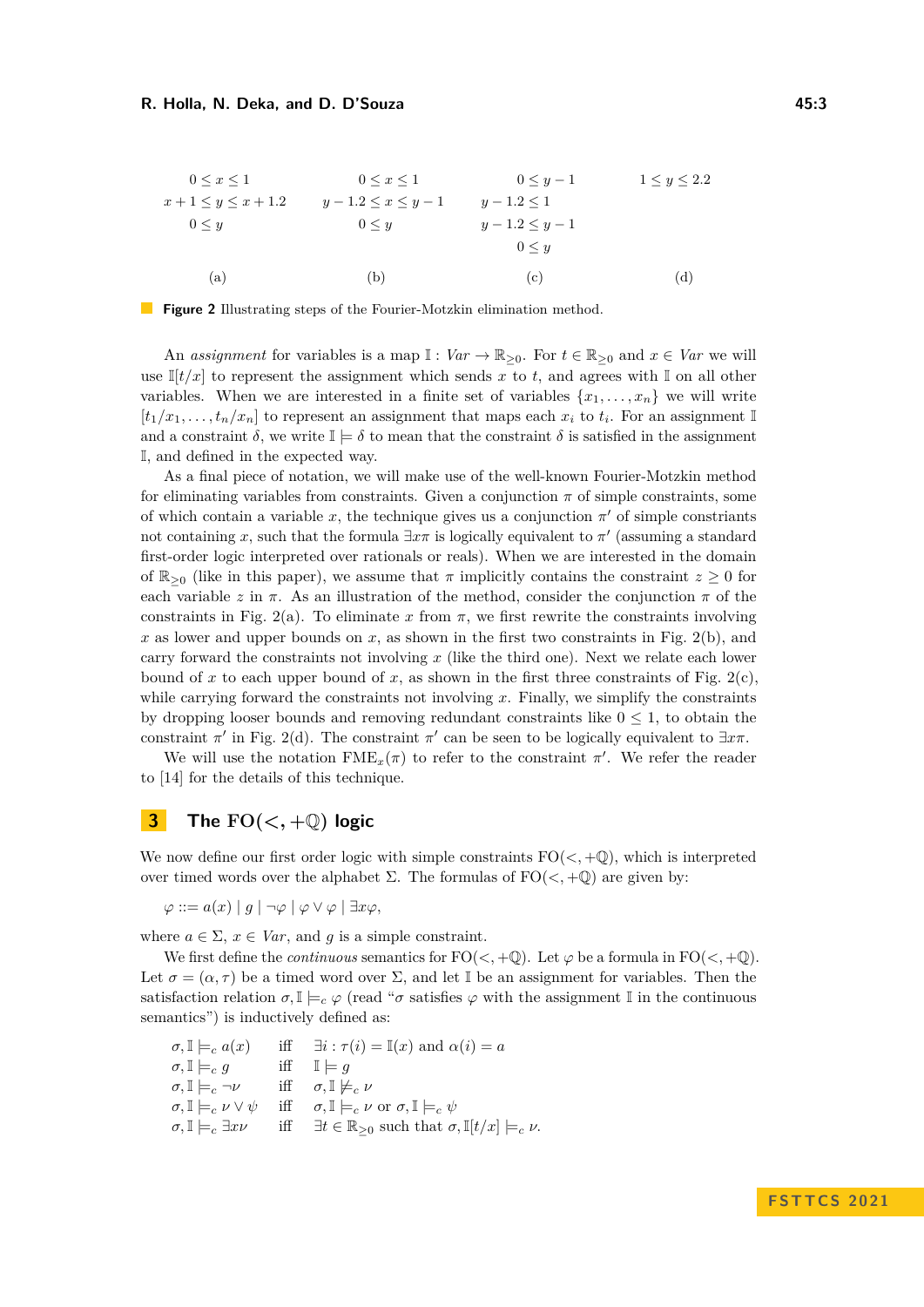#### **45:4 Equivalence of Pointwise and Continuous TPTL**

The derived connectives  $\wedge$ ,  $\supset$  (implies),  $\forall$ , etc are defined in the standard way. A variable *x* is said to occur *free* in a formula  $\varphi$  if there is an occurrence of *x* that is not within the scope of any  $\exists x$  quantifier in  $\varphi$ . A *sentence* is a formula in which there are no free occurrences of variables. The satisfaction of a sentence in a timed word is independent of an assignment for variables. The timed language defined by an  $FO(<, +Q)$  sentence  $\varphi$  in the continuous semantics is given by  $L^c(\varphi) = {\sigma \in T\Sigma^{\omega} \mid \sigma \models_c \varphi}.$ 

We can similarly define the *pointwise* semantics of the logic  $FO(<, +Q)$ , where the quantification is over action points in the timed word. The satisfaction relation  $\sigma$ ,  $\mathbb{I} \models_{vw} \varphi$  is defined as above, except for the ∃ clause which is interpreted as follows:

 $\sigma, \mathbb{I} \models_{pw} \exists x \nu$  iff  $\exists t \in \mathbb{R}_{\geq 0}$  such that  $t = \tau(i)$  for some  $i \in \mathbb{N}$ , and  $\sigma, \mathbb{I}[t/x] \models_{pw} \nu$ .

The timed language defined by a sentence  $\varphi$  in the pointwise semantics is given by  $L^{pw}(\varphi) = \{\sigma \in T\Sigma^{\omega} \mid \sigma \models_{pw} \varphi\}.$ 

The formulas of the logic  $FO(<, +\mathbb{Q})$  can be seen to be essentially that of a first-order logic over the signature  $(0, \{+c\}_{c\in\mathbb{Q}}, \langle \{a\}_{a\in\Sigma}\})$ , where each  $+c$  is a function that adds the rational *c* to its argument, and each  $a \in \Sigma$  is a unary predicate. The logic is interpreted over timed words in the expected way, with the domain being  $\mathbb{R}_{\geq 0}$  in the continuous interpretation, and the set of action points in the pointwise interpretation. In the sequel we will write  $\text{FO}^c\left(\langle ,+\mathbb{Q}\right)$ to denote the logic with the continuous interpretation, and similarly  $FO^{pw}(<, +\mathbb{Q})$  to denote the pointwise interpretation.

# **4 A normal form for FO sentences**

In this section we exhibit a normal form for  $FO<sup>c</sup>(<, +\mathbb{Q})$  sentences which will be useful in our proofs. We begin with a normal form for formulas of the form  $\exists x \varphi$ . An  $\text{FO}^c(\leq, +\mathbb{Q})$  formula is said to be in  $\exists$ -*normal form* if it is of the form  $\exists x(a(x) \land \pi(x) \land \nu)$ , where  $a \in \Sigma$ ,  $\pi(x)$  is a conjunction of simple constraints each containing *x*, and *ν* is a conjunction of formulas of the form  $\psi$  or  $\neg \psi$ , where each  $\psi$  is again in  $\exists$ -normal form. In addition, we allow any of the components  $a(x)$  and  $\nu$  to be absent. We say a formula is in *negated*  $\exists$ -normal form if it is the negation of a formula in ∃-normal form. Fig. [3](#page-3-0) depicts a sentence which is a boolean combination of ∃-normal form sentences.



<span id="page-3-0"></span>**Figure 3** Boolean combination of sentences in ∃-normal form.

<span id="page-3-1"></span> $\blacktriangleright$  **Theorem 1.** Any  $FO<sup>c</sup>(<, +Q)$  *sentence can be equivalently expressed as a boolean combination of sentences in* ∃*-normal form.*

**Proof.** Let  $\varphi$  be an FO<sup>c</sup>( $\lt$ ,  $+\mathbb{Q}$ ) sentence. Since  $\varphi$  is a sentence it must be a boolean combination of sentences of the form  $\exists x \varphi'$ . We transform  $\varphi$  into an equivalent sentence which is a boolean combination of sentences in ∃-normal form, by repeatedly transforming the formula tree of  $\varphi$  as follows: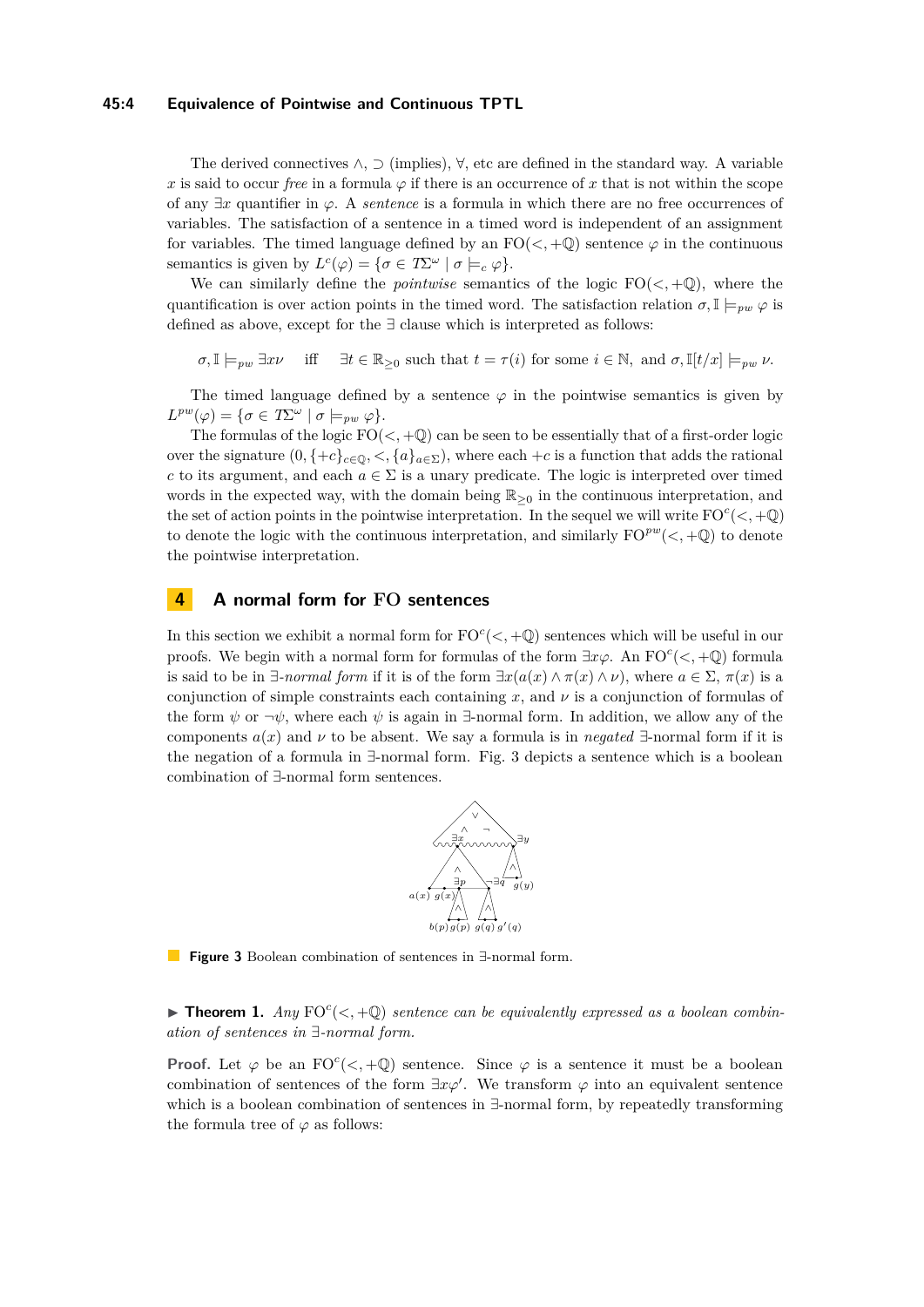- **1.** In every subtree rooted at a  $\exists$ -node, in the formula tree of  $\varphi$ , push every  $\neg$  operator downwards over ∨, ∧, and all the way through *g* nodes, till it reaches a ∃-node or an *a* (action) node. After this step, the subtree below every ∃ node contains only conjunctions and disjunctions of  $a, \neg a, \exists, \neg \exists$ , and  $g$  nodes.
- <span id="page-4-0"></span>**2.** For convenience, in the next couple of steps, we will consider ¬∃ as a single composite node in the formula tree. Pull all the ∨'s upwards in the resulting formula tree for *φ*, using the following identities:  $\nu_1 \wedge (\nu_2 \vee \nu_3) \equiv (\nu_1 \wedge \nu_2) \vee (\nu_1 \wedge \nu_3), \exists x (\nu_1 \vee \nu_2) \equiv (\exists x \nu_1) \vee (\exists x \nu_2)$ and  $\neg \exists x(\nu_1 \vee \nu_2) \equiv (\neg \exists x\nu_1) \wedge (\neg \exists x\nu_2)$ . It is not difficult to see that using these identities we obtain a formula  $\varphi'$  in which each ∃-node or  $\neg \exists$ -node contains only conjunctions of *a*, ¬*a*, ∃, ¬∃, and *g* nodes.
- **3.** In this step we pull up from a subtree rooted at an ∃*x* node, all nodes which are independent of x, namely nodes of the form  $b(y)$ ,  $\neg b(y)$  (with  $y \neq x$ ), and g where g does not contain *x*. This is done by recursively applying following equivalences starting from the lower most  $\exists x$  or  $\neg \exists x$  nodes:  $\exists x (b(y) \land \nu) \equiv b(y) \land \exists x(\nu)$  and  $\neg \exists x (b(y) \land \nu) \equiv \neg b(y) \lor \neg \exists x(\nu)$ . We can use similar equivalences for  $\neg b(y)$  and *g* to pull them up the tree. Finally, we move all the newly generated ∨'s up the tree using Step 2.

After this step, the subtrees rooted at each  $\exists x$  node is a conjunction of  $a(x)$ ,  $\neg a(x)$ ,  $\exists$ ,  $\neg \exists$  and  $g(x)$  nodes.

- **4.** We now update the formula tree with the following equivalences:  $a(x) \wedge b(x) \equiv \perp$  and  $a(x) \wedge \neg b(x) \equiv a(x)$ , where  $a, b \in \Sigma$  with  $a \neq b$ . After this step, the only action-related nodes in a subtree rooted at a ∃*x* node are a single action node *a*(*x*) or a conjunction of negation of actions of the form  $\bigwedge_{a \in X} \neg a(x)$  for some  $X \subseteq \Sigma$ .
- **5.** We can now replace formulas of the form  $\bigwedge_{a \in A} \neg a(x)$  by a disjunction of formulas which contain at most one action, as described below. We then pull up the newly generated ∨ nodes up the tree using Step [2.](#page-4-0) After this step, the subtree rooted at every ∃*x* node contains only conjunctions of  $a(x)$ ,  $\exists$ ,  $\neg$  and  $q(x)$  nodes. We can collect the  $q(x)$  nodes together to get a single conjunction of constraints  $\pi(x)$ . Thus finally each subtree rooted at ∃ node is in ∃-normal form.

To see how we can replace formulas of the form  $\bigwedge_{a \in A} \neg a(x)$  by a disjunction of formulas in ∃-normal form, consider a formula  $\psi$  of the form  $\exists x (\bigwedge_{a \in A} \neg a(x) \land \pi(x) \land \nu)$ . Let  $A(x)$ be shorthand for the formula  $\bigvee_{a \in A} a(x)$ . Then,  $\psi = \exists x (\neg A(x) \land \pi(x) \land \nu)$ . We claim that  $\varphi \equiv \psi_1 \vee \psi_2 \vee \psi_3 \vee \psi_4$  with each  $\psi_i$  defined as follows. The figure below illustrates these cases. We view the constraint  $\pi(x)$  as an interval determined by the values assigned to the variables other than *x*.

*ψ*<sup>1</sup> : a a a *π ψ*<sup>2</sup> : a a a a *xl ψ*<sup>3</sup> : a a a *x<sup>i</sup> x<sup>j</sup> ψ*<sup>4</sup> : a a a a *x<sup>r</sup>*

If an *A*-action does not occur anywhere in the interval  $\pi(x)$ , then  $\varphi$  is satisfied if  $\nu$  is satisfied for any  $x$  in  $\pi(x)$ :

$$
\psi_1 = \neg \exists x (A(x) \land \pi(x)) \land \exists x (\pi(x) \land \nu)
$$

If there are one or more actions  $A(x)$  in  $\pi(x)$  then  $\varphi$  is satisfied iff  $\nu$  is satisfied before the first occurrence of  $A(x)$ , or between any two consecutive occurrences of  $A(x)$ , or after the last occurrence of  $A(x)$ , in  $\pi(x)$ . These three cases are formulated as follows: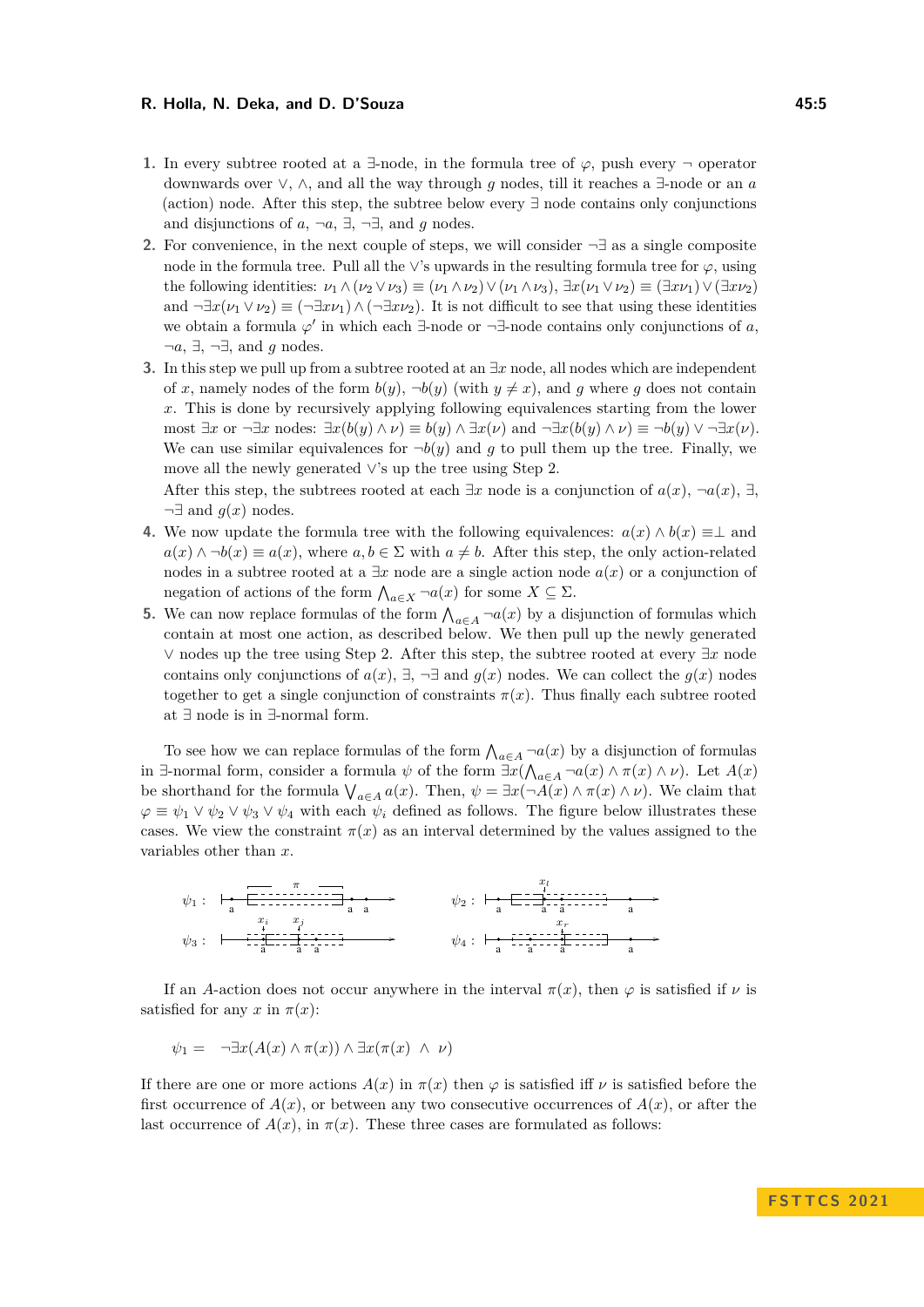$$
\psi_2 = \exists x_l (A(x_l) \land \pi(x_l) \land \neg \exists x' (A(x') \land \pi(x') \land x' < x_l) \land \exists x (\pi(x) \land x < x_l \land \nu))
$$
\n
$$
\psi_3 = \exists x_i (A(x_i) \land \pi(x_i) \land \exists x_j (A(x_j) \land \pi(x_j) \land \neg \exists x' (A(x') \land \pi(x') \land x_i < x' < x_j)
$$
\n
$$
\land \exists x (\pi(x) \land x_i < x \land x < x_j \land \nu)))
$$
\n
$$
\psi_4 = \exists x_r (A(x_r) \land \pi(x_r) \land \neg \exists x' (A(x') \land \pi(x') \land x_r < x') \land \exists x (\pi(x) \land x_r < x \land \nu))
$$

This completes the proof of the normal form transformation.

# <span id="page-5-2"></span>**5 Equivalence of FO***<sup>c</sup>* **and FO***pw* **semantics**

In this section our aim is to show that the logics  $FO^{pw}(\langle, +\mathbb{Q})$  and  $FO^{c}(\langle, +\mathbb{Q})$  are expressively equivalent. It is easy to translate an  $\mathrm{FO}^{pw}(<, +\mathbb{Q})$  sentence  $\varphi$  to an equivalent  $FO<sup>c</sup>(<, +Q)$  sentence by simply replacing every  $\exists x \varphi'$  subformula, by  $\exists x (\bigvee_{a \in \Sigma} a(x) \wedge \varphi'')$ , where  $\varphi''$  is obtained by similarly replacing  $\exists$ -subformulas in  $\varphi'$ .

In the converse direction, let us call an  $FO<sup>c</sup>(<, +Q)$  formula  $\varphi$  *actively quantified* (or simply *active*) if every  $\exists$ -subformula is of the form  $\exists x (a(x) \land \varphi')$  for some action  $a \in \Sigma$  and formula  $\varphi'$ . Then, an active  $FO<sup>c</sup>(<, +\mathbb{Q})$  formula clearly defines the same language of timed words, regardless of the semantics being pointwise or continuous. Hence, our aim in the rest of this section is to show how we can go from an arbitrary formula in  $FO<sup>c</sup>(<, +Q)$  to an equivalent active formula.

## **5.1 Proof Idea**

A formula in the continuous semantics has the obvious advantage of being able to associate any value in  $\mathbb{R}_{\geq 0}$  to its variables, whereas an actively quantified variable can refer only to the action points in a timed word. Consider the sentence below where  $x$  is passively quantified:

$$
\exists x (0 \le x \land x \le 1 \land \exists y (a(y) \land x + 1 \le y \land y \le x + 1.2)).\tag{1}
$$

In the continuous semantics this is essentially asking for an *a* action sometime in the interval [1*,* 2*,* 2]. However, if we interpret this sentence in the pointwise semantics we get a strictly stronger requirement of there being an action point in the interval [0*,* 1] from which we have an *a*-action at a distance of 1 to 1.2. In our approach we transform the given sentence to an equivalent active sentence (all in the continuous semantics), which we can do as follows. The given sentence is equivalent to the sentence [\(2\)](#page-5-0) below by simple logical manipulation. Then we apply Fourier-Motzkin elimination in the ∃*x* part of [\(2\)](#page-5-0) to get the sentence [\(3\)](#page-5-1), which is now an equivalent active formula.

<span id="page-5-1"></span><span id="page-5-0"></span>
$$
\exists y (a(y) \land \exists x (0 \le x \land x \le 1 \land x + 1 \le y \land y \le x + 1.2))
$$
\n
$$
(2)
$$

$$
\exists y (a(y) \land 1 \le y \land y \le 2.2) \tag{3}
$$

As another example, consider the language of all timed words over *a* and *b*, where for every *b* in the interval [1,2], there is an *a* in [0,1] exactly one time unit earlier. This can be written easily in FO<sup>c</sup> as:

$$
\neg \exists x ((\neg a(x) \land 0 \le x \land x \le 1 \land \exists y (b(y) \land y = x + 1)). \tag{4}
$$

But if we interpret this sentence in the pointwise semantics it does not describe the same property. The given sentence is not in ∃-normal form and the normalization yields a disjunction of four formulas  $\psi_1, \psi_2, \psi_3, \psi_4$ , where *x* is the only variable which is passively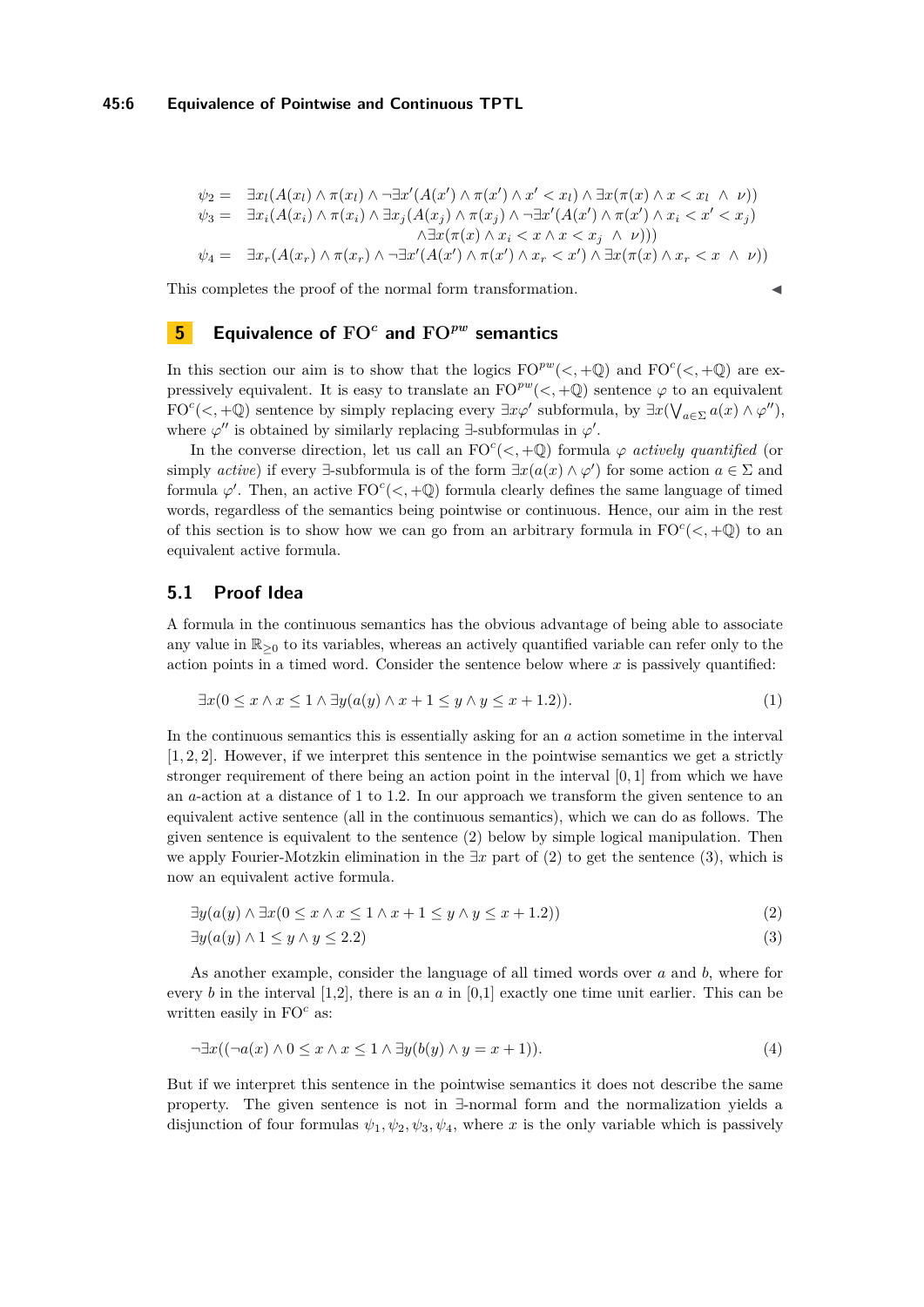<span id="page-6-0"></span>

<span id="page-6-1"></span>**Figure 4** Timed word  $\sigma$  satisfying formula [\(5\)](#page-6-0).

quantified. If we can eliminate *x* from  $\psi_1$ ,  $\psi_2$ ,  $\psi_3$ , and  $\psi_4$  without introducing any new passively quantified variables, the disjunction of these actively quantified formulas recognizes the required language. The subformula involving *x* in each  $\psi_i$  looks like  $\exists x (\pi(x) \land \exists y (b(y) \land y =$ *x* + 1)). This can be equivalently written as  $\exists y(b(y) \land \exists x(\pi(x) \land y = x + 1))$ . We can now use Fourier-Motzkin elimination to eliminate *x* from  $\pi(x) \wedge y = x + 1$  to obtain a constraint  $\pi'(y)$  on *y*. The above formula can now be expressed equivalently as  $\exists y(b(y) \wedge \pi'(y))$ , thereby eliminating the passively quantified variable *x*.

As a final example, consider the following modified version of formula [\(2\)](#page-5-0):

$$
\exists x (0 \le x \land x \le 1 \land \neg \exists y (a(y) \land x + 1 \le y \land y \le x + 1.2)).\tag{5}
$$

For the sake of simplicity, let us consider a scenario where *a* is the only action in Σ. The above formula is true iff there is a point  $x$  in  $[0, 1]$  such that there is no action point  $a$ in the interval  $[x + 1, x + 1.2]$ . To eliminate the passively quantified variable x from this formula, we will consider the interval  $\pi_1 = w_1 < x+1 < w_2 \wedge w_3 < x+1.2 < w_4$  and find an assignment to the variables  $w_1-w_4$  such that for every point *x* which lies in the intersection of the intervals [0, 1] and  $\pi_1$ , there is no action point *a* in the interval  $[x + 1, x + 1.2]$ . Consider as an example the timed word  $\sigma$  shown in Fig. [4.](#page-6-1) This timed word satisfies the formula [\(5\)](#page-6-0) with the valuation  $x = 0.5$  since there is no action point *a* in the interval [1.5, 1.7]. Now consider the following assignment,  $w_1 = 1.2$  is the first action point in  $\sigma$  before 1.5 and  $w_2 = 1.8$  is the first action point in  $\sigma$  after 1.5. Similarly,  $w_3 = 1.2$  is the first action point in *σ* before 1.7 and  $w_4 = 1.8$  is the first action point in *σ* after 1.7. With this assignment, we get the interval  $\pi_1 = 1.2 < x + 1 < 1.8 \land 1.2 < x + 1.2 < 1.8$  which is equivalent to  $0.2 < x < 0.6$ . It is easy to see that for any x in the intersection of the intervals [0, 1] and  $\pi_1$ there is no action point *a* in the interval  $[x + 1, x + 1.2]$ . Hence, the timed word  $\sigma$  will also satisfy the equivalent formula:

$$
\exists w_1 \exists w_2 \exists w_3 \exists w_4 (a(w_1) \land a(w_2) \land a(w_3) \land a(w_4)
$$
  

$$
\land \forall x ((0 \le x \le 1 \land \pi_1) \supset \neg \exists y (a(y) \land x + 1 \le y \land y \le x + 1.2)))
$$
  

$$
\exists w_1 \exists w_2 \exists w_3 \exists w_4 (a(w_1) \land a(w_2) \land a(w_3) \land a(w_4))
$$

$$
= \exists w_1 \exists w_2 \exists w_3 \exists w_4 (a(w_1) \land a(w_2) \land a(w_3) \land a(w_4)
$$

<span id="page-6-4"></span><span id="page-6-3"></span><span id="page-6-2"></span>
$$
\wedge \neg \exists x (0 \le x \le 1 \land \pi_1 \land \exists y (a(y) \land x + 1 \le y \land y \le x + 1.2))) \tag{7}
$$

$$
\equiv \exists w_1 \exists w_2 \exists w_3 \exists w_4 (a(w_1) \land a(w_2) \land a(w_3) \land a(w_4)
$$
  

$$
\land \neg \exists y (a(y) \land \exists x (0 \le x \le 1 \land \pi_1 \land x + 1 \le y \land y \le x + 1.2))).
$$
 (8)

We get [\(7\)](#page-6-2) from [\(6\)](#page-6-3) using the equivalence  $\forall x \varphi \equiv \neg \exists x \neg \varphi$ . Finally, we eliminate *x* from the innermost part of formula [\(8\)](#page-6-4) using Fourier-Motzkin elimination to get a formula which is completely actively quantified. We will prove in the later part of this section that it is always possible to identify the interval  $\pi_1$  using the syntax of  $FO<sup>c</sup>(<, +Q)$ .

#### **5.2 Equivalence Proof**

We begin with some definitions. The *quantifier depth* of an FO formula is the maximum nesting depth of quantifiers in the formula. Given a formula  $\varphi(x)$  (where *x* is free in  $\varphi$ ) and a timed word  $\sigma$ , we will call an assignment  $\mathbb{I}$  an *x-restricted assignment* for  $\varphi$  w.r.t. the timed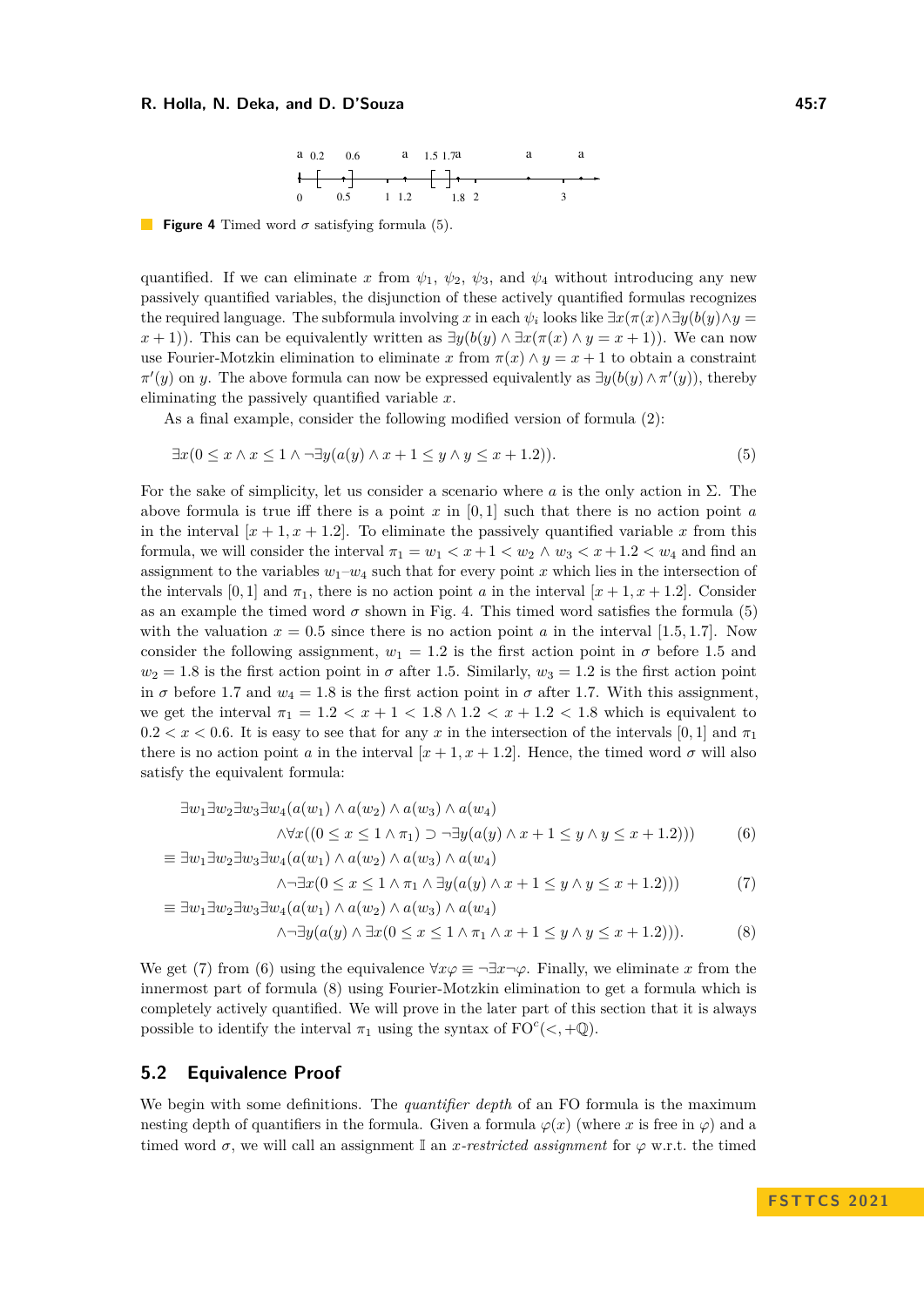#### **45:8 Equivalence of Pointwise and Continuous TPTL**

word  $\sigma$  iff for every atomic subformula  $y \sim x + c$  of  $\varphi$ ,  $\mathbb{I}(x) + c$  is not an action point of  $\sigma$ , and for every atomic subformula  $y \sim x - c$  of  $\varphi$ ,  $\mathbb{I}(x) - c$  is not an action point of  $\sigma$ . Finally, consider a formula  $\varphi$  of the form  $\exists x(\pi(x) \land \psi)$ , where  $\pi$  is a conjunction of simple constraints and  $\psi$  is a formula in  $\exists$ -normal form. We say that a timed word  $\sigma$  *strongly satisfies*  $\varphi$  if there exists an *x*-restricted assignment  $\mathbb{I}$  for  $\psi$  w.r.t.  $\sigma$  such that  $\sigma, \mathbb{I} \models \pi(x) \land \psi$ .

Also, observe that for any formula in ∃-normal form, we can replace all the equality atomic formulas, i.e. atomic formulas of the form  $x = y + c$ , with the equivalent formula  $x \leq y + c \land x \geq y + c$ . Hence, we will first remove all the equalities in our formula using this replacement. Furthermore, for simplicity, we will assume that the set of actions  $\Sigma$  is a singleton set i.e.  $\Sigma = \{a\}$ . This idea can be generalised to a finite set of actions  $\Sigma$ . Now we have the following theorem:

<span id="page-7-0"></span>▶ **Lemma 2.** *Consider a formula of the form φ* = ∃*x*(*π*(*x*) ∧ *ψ*) *where π is a conjunction of simple constraints and ψ is an actively quantified formula in* ∃*-normal form or negated* ∃*-normal form. Then, we can construct a formula θ which is a disjunction of formulas of the form:*

$$
\exists w_1 \exists w_2 \cdots \exists w_n (\bigwedge_{i=1}^{i=n} a(w_i) \land \exists x (\pi(x) \land \pi_1(x, w_1, \ldots, w_n)) \land \forall x ((\pi(x) \land \pi_1(x, w_1, \ldots, w_n)) \supset \psi)),
$$

*such that for any timed word*  $\sigma$  *which strongly satisfies*  $\varphi$ , *we also have*  $\sigma \models \theta$ *.* 

We will prove this theorem in the next section. In the rest of this section we see how to use it to prove the equivalence of the pointwise and continuous semantics of  $FO(<, +Q)$ .

<span id="page-7-1"></span>**► Theorem 3.** *Given any formula*  $\varphi$  *in*  $\exists$ -*normal form of the form*  $\exists x(\pi(x) \land \psi)$  *where ψ is actively quantified, we can construct an equivalent formula ν which is a disjunction of formulas that are either actively quantified formulas in* ∃*-normal form or conjunctions of simple constraints that do not contain x. In other words, we can eliminate the passive variable*  $x$  *from*  $\varphi$ *.* 

**Proof.** We prove this by induction on the quantifier depth of the formula *ψ*.

**Base case (quantifier depth 0):** In this case our formula  $\varphi$  is of the form  $\varphi = \exists x \pi(x)$ . We can use Fourier Motzkin elimination here to eliminate the variable *x* and get a formula which is a conjunction of simple constraints.

**Inductive case:** Now assume that we have proved the theorem for quantifier depth up to *n*, and consider the case when  $\psi$  has quantifier depth  $n + 1$ . We consider three different cases for the form of *ψ*.

**Case 1a (Single positive conjunct):**  $\psi = \exists y (a(y) \land \delta \land \psi')$ . In this case, we have

$$
\varphi = \exists x (\pi(x) \land \exists y (a(y) \land \delta \land \psi'))
$$
  

$$
\equiv \exists y (a(y) \land \exists x (\pi(x) \land \delta \land \psi')).
$$

By the induction hypothesis the formula  $\exists x((\pi(x) \land \delta) \land \psi')$  can be expressed as an equivalent formula  $\nu = \nu_1 \vee \cdots \vee \nu_k$  with each  $\nu_i$  actively quantified in  $\exists$ -normal form or negated ∃-normal form. Hence, we get

$$
\varphi \equiv \exists y (a(y) \land \nu)
$$
  
\n
$$
\equiv \exists y (a(y) \land (\nu_1 \lor \dots \lor \nu_k))
$$
  
\n
$$
\equiv \exists y (a(y) \land \nu_1) \lor \dots \lor \exists y (a(y) \land \nu_k),
$$

which completes the proof for this case.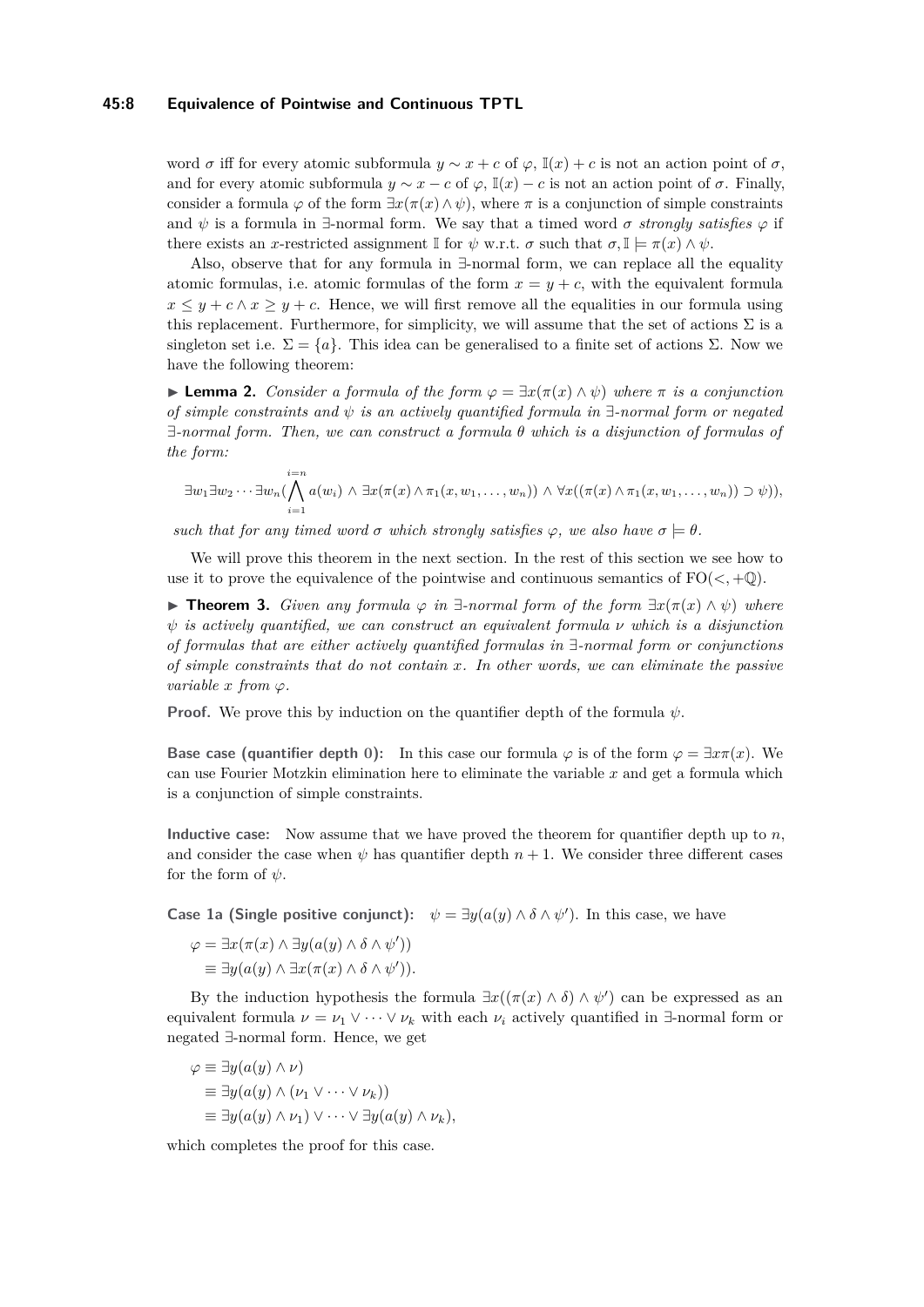**Case 1b (Single negative conjunct):**  $\psi = \neg \exists y (a(y) \land \delta \land \psi')$ . In this case, we construct  $\nu$ as follows.

We apply Lemma [2](#page-7-0) on the formula  $\varphi$  to get a disjunct  $\theta$  such that for any timed word  $\sigma$ if  $\sigma$  strongly satisfies  $\varphi$ , we have that  $\sigma \models \theta$ .

Each formula in the disjunct  $\theta$  is of the form:

$$
\theta_i = \exists w_1 \cdots \exists w_n \left( \bigwedge_{i=1}^n a(w_i) \right. \\ \left. \qquad \qquad \land \exists x (\pi(x) \land \pi_i(x, w_1, \ldots, w_n)) \right. \\ \left. \qquad \qquad \land \forall x ((\pi(x) \land \pi_i(x, w_1, \ldots, w_n)) \supset \psi) \right).
$$

In the conjunct  $\exists x(\pi(x) \land \pi_i(x, w_1, \ldots, w_n))$  we can eliminate the passive variable *x* using Fourier-Motzkin elimination. The third conjunct is  $\forall x((\pi(x) \land \pi_i(x, w_1, \ldots, w_n)) \supset \psi)$ . Substituting  $\psi = \neg \exists y (a(y) \land \delta \land \psi')$ , we get

$$
\forall x ((\pi \wedge \pi_i) \supset \neg \exists y (a(y) \wedge \delta \wedge \psi'))
$$
  
\n
$$
\equiv \neg \exists x (\pi \wedge \pi_i \wedge \exists y (a(y) \wedge \delta \wedge \psi'))
$$
  
\n
$$
\equiv \neg \exists y (a(y) \wedge \exists x (\pi \wedge \pi_i \wedge \delta \wedge \psi')).
$$

Now rewrite the interval  $\pi \wedge \pi_i \wedge \delta$  as  $\pi'$  and apply the induction hypothesis on the formula  $\exists x (\pi' \wedge \psi')$  to replace it with an equivalent disjunct  $\nu' = \nu'_1 \vee \nu'_2 \vee \cdots \vee \nu'_k$  where each disjunct is actively quantified. Hence, after these manipulations,  $\theta$  is a disjunction of actively quantified formulas in  $\exists$ -normal form and we have that for any timed word  $\sigma$ , if  $\sigma$  strongly satisfies  $\varphi$ , we have  $\sigma \models \theta$ .

Now we have to take care of the corner cases where  $\sigma \models \varphi$  but  $\sigma$  does not strongly satisfy *φ*. For this, we do the following:

For each atomic formula of the form  $x \sim v + c$ , where *v* is some variable other than *x*, appearing in the formula  $\psi$ , define a formula

$$
\mu = \exists w (a(w) \land \pi(w + c) \land \psi[(w + c)/x]).
$$

Define  $\mathcal{D}_1$  to be the disjunction of all such  $\mu$ 's. Similarly, for each atomic formula of the form  $x + c \sim v$  appearing in the formula  $\psi$ , define a formula

$$
\mu = \exists x (a(w) \land \pi(w - c) \land \psi[(w - c)/x]).
$$

Define  $\mathcal{D}_2$  to be the disjunction of all such  $\mu$ 's. Finally, define

$$
\nu = \mathcal{D}_1 \vee \mathcal{D}_2 \vee \theta.
$$

Observe that all the formulas in the disjuncts  $\mathcal{D}_1$  and  $\mathcal{D}_2$  are actively quantified formulas in ∃-normal form. Hence, *ν* is a disjunction of actively quantified formula in ∃ normal form.

Now, we need to show that for any timed word  $\sigma$ , we have  $\sigma \models \varphi \iff \sigma \models \nu$ . Assume that  $\sigma \models \varphi$ , i.e. there is an assignment  $x = t_1$  such that  $\sigma$ ,  $[t_1/x] \models \pi \wedge \psi$ . Then, this can happen in three ways:

- **1.** For some atomic formula  $x \sim v + c$  occurring in  $\psi$ ,  $t_1 c$  is an action point of  $\sigma$ . In this case,  $\sigma \models \mathcal{D}_1$ .
- **2.** For some atomic formula  $x + c \sim v$  occurring in  $\psi$ ,  $t_1 + c$  is an action point of  $\sigma$ . In this case,  $\sigma \models \mathcal{D}_2$ .
- **3.**  $x = t_1$  is an x-restricted assignment for  $\varphi$  w.r.t  $\sigma$ . In this case, from Lemma [2,](#page-7-0) we get that  $\sigma \models \theta$ .

The other direction is straightforward.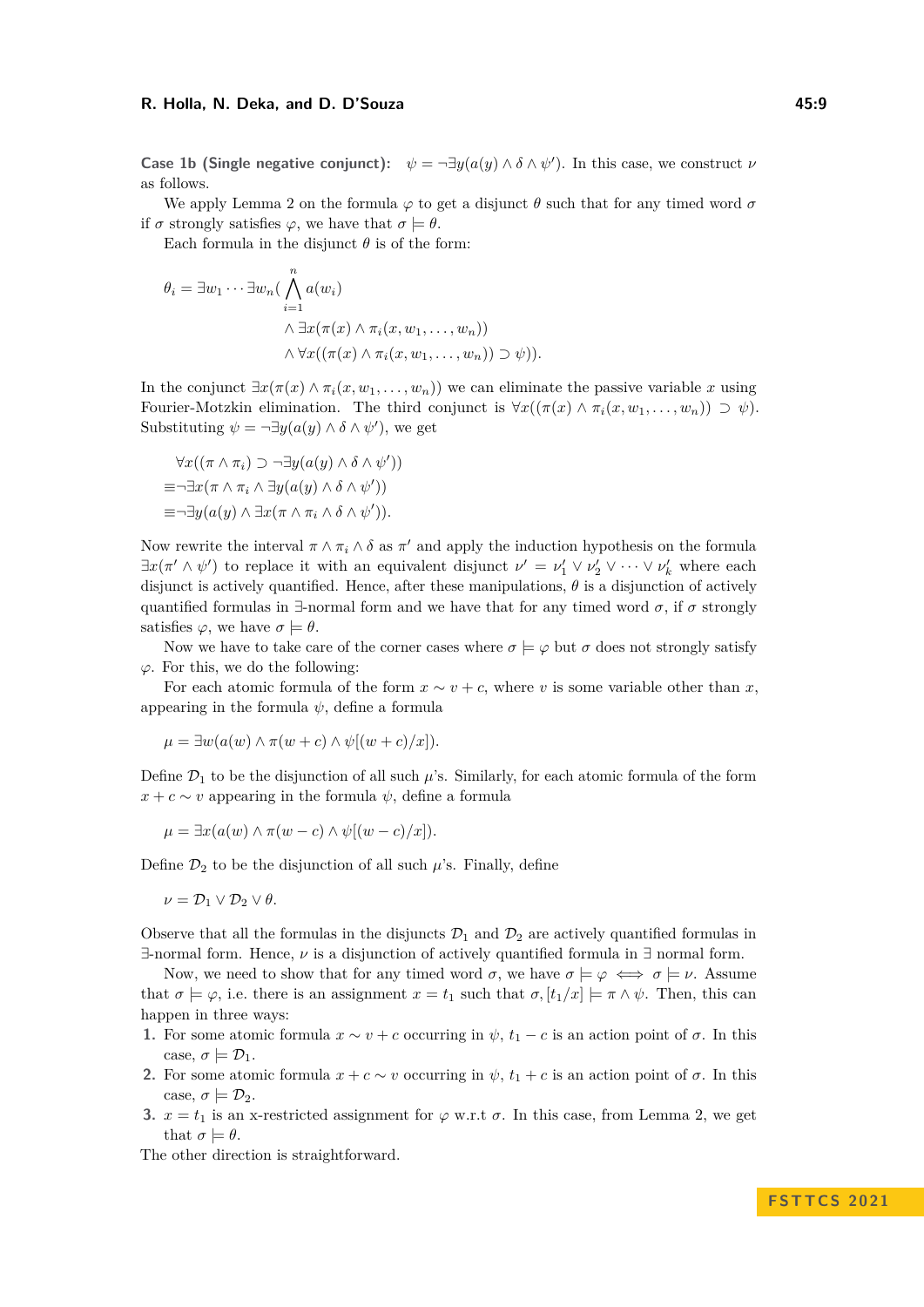#### **45:10 Equivalence of Pointwise and Continuous TPTL**

**Case 2 (Multiple Conjuncts):** Now we consider the case where *ψ* has more than one conjunct. For simplicity, let  $\psi$  be the conjunct  $\psi_1 \wedge \psi_2$ . Our original formula is thus  $\varphi = \exists x (\pi(x) \land \psi_1 \land \psi_2)$ . We apply Lemma [2](#page-7-0) to the formulas  $\varphi_1 = \exists x (\pi(x) \land \psi_1)$  and  $\varphi_2 = \exists x (\pi(x) \land \psi_2)$  to get two formulas

$$
\theta'_1 = \bigvee_{j=1}^k \theta_{1j}
$$
 and  $\theta'_2 = \bigvee_{j=1}^m \theta'_{2j}$ ,

where each  $\theta'_{ij}$  is of the form:

$$
\theta'_{ij} = \exists w_1 \cdots \exists w_n \left( \bigwedge_{i=1}^p a(w_i) \right. \\ \left. \qquad \qquad \wedge \exists x (\pi(x) \land \pi_{ij}(x, w_1, \dots, w_n)) \right. \\ \left. \qquad \qquad \wedge \forall x ((\pi(x) \land \pi_{ij}(x, w_1, \dots, w_n)) \supset \psi_i).
$$

Here note that *p* might be different for each  $(i, j)$ . Now for each  $i \in \{1, 2, \ldots, k\}$  and  $j \in \{1, 2, \ldots, m\}$  we construct a formula  $\theta_{ij}$  below:

$$
\exists w_1 \cdots \exists w_l \exists w'_1 \cdots \exists w'_n (\bigwedge_{i=1}^l a(w_i) \bigwedge_{i=1}^n a(w'_i) \qquad \qquad \wedge \exists x (\pi(x) \land \pi_{1i}(x, w_1, \ldots, w_l) \land \pi_{2j}(x, w'_1, \ldots, w'_n)) \qquad \qquad \wedge \forall x ((\pi(x) \land \pi_{1i}(x, w_1, \ldots, w_l) \land \pi_{2j}(x, w'_1, \ldots, w'_n)) \supset (\psi_1 \land \psi_2)),
$$

and define  $\theta = \bigvee_{i=1}^{k} \bigvee_{j=1}^{m} \theta_{ij}$ .

We will now show that if  $\sigma$  strongly satisfies  $\varphi$ , then  $\sigma \models \theta$ . Suppose  $\sigma$  strongly satisfies  $\varphi$ , then  $\sigma$  strongly satisfies both  $\varphi_1$  and  $\varphi_2$ . Now by the single conjunct case, we know that there exists  $i_0$  and  $j_0$  such that  $\sigma \models \theta'_{1i_0}$  and  $\sigma \models \theta'_{2j_0}$ . We will now show that  $\sigma \models \theta_{i_0j_0}$ . Since  $\sigma \models \theta_{1i_0}$ , we have an assignment W such that

$$
\sigma, \mathcal{W} \models (\bigwedge_{i=1}^{n} a(w_i) \land \exists x (\pi(x) \land \pi_{1i_0}(x, w_1, \dots, w_n)) \land \forall x ((\pi(x) \land \pi_{1i_0}(x, w_1, \dots, w_n)) \supset \psi_1).
$$

Similarly, since  $\sigma \models \theta_{2j_0}$ , we have an assignment  $\mathcal{W}'$  such that

$$
\sigma, \mathcal{W}' \models (\bigwedge_{i=1}^{n} a(w_i) \land \exists x (\pi(x) \land \pi_{2j_0}(x, w_1, \dots, w_n)) \land \forall x ((\pi(x) \land \pi_{2j_0}(x, w_1, \dots, w_n)) \supset \psi_2).
$$

Now, it is easy to see that

$$
\sigma, \mathcal{W}, \mathcal{W}' \models (\bigwedge_{i=1}^{l} a(w_i) \bigwedge_{i=1}^{n} a(w'_i) \qquad \qquad \wedge \exists x (\pi(x) \land \pi_{1i_0}(x, w_1, \dots, w_l) \land \pi_{2j_0}(x, w'_1, \dots, w'_n)) \qquad \qquad \wedge \forall x ((\pi(x) \land \pi_{1i_0}(x, w_1, \dots, w_l) \land \pi_{2j_0}(x, w'_1, \dots, w'_n)) \supset (\psi_1 \land \psi_2)).
$$

Hence,  $\sigma \models \theta_{i_0j_0}$  and  $\sigma \models \theta$ .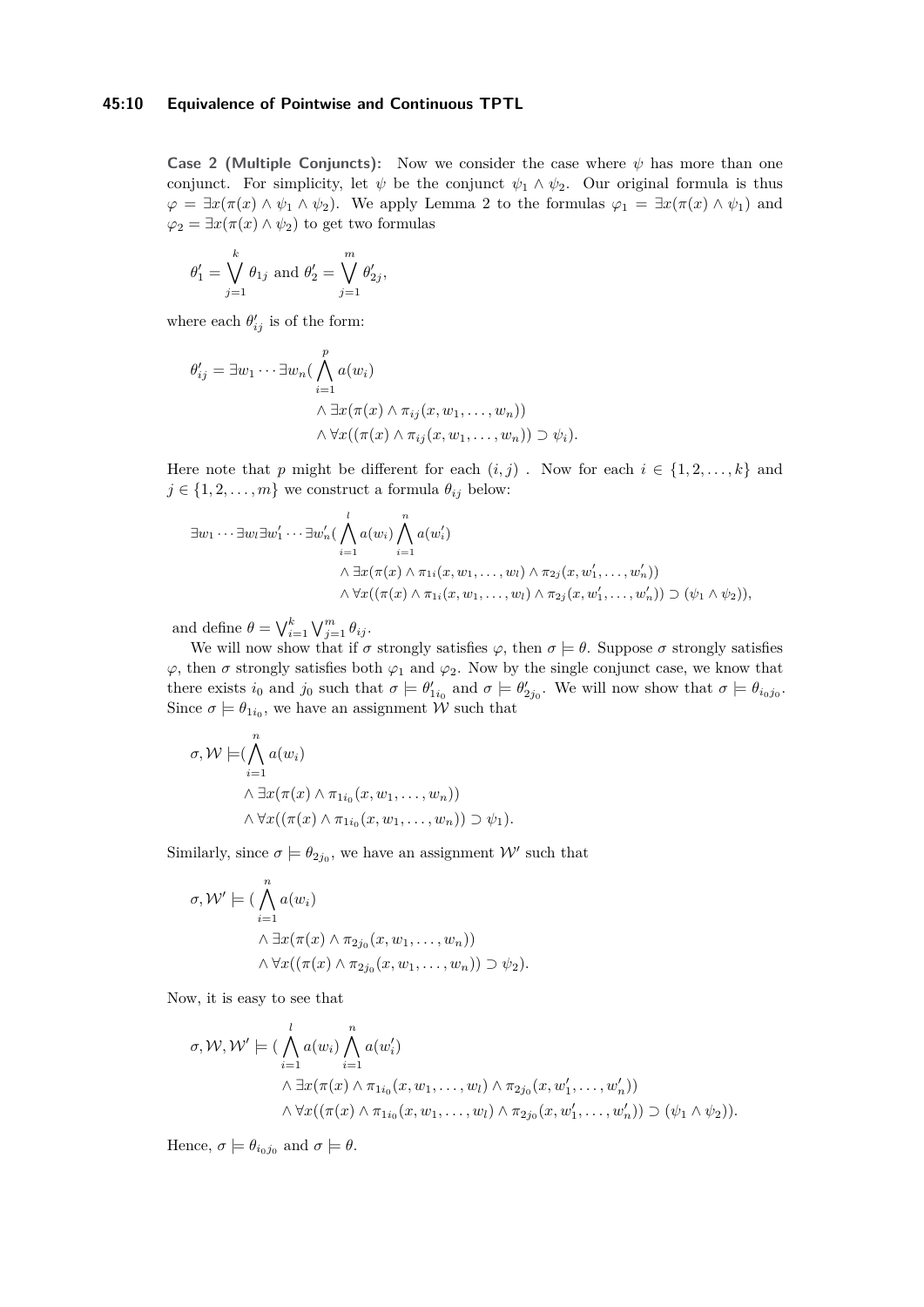Recall that we still have to eliminate x from the  $\theta'_{ij}s$  which are of the form:

<span id="page-10-1"></span><span id="page-10-0"></span>
$$
\exists w_1 \cdots \exists w_l \exists w'_1 \cdots \exists w'_n \left( \bigwedge_{i=1}^l a(w_i) \bigwedge_{i=1}^n a(w'_i) \right. \\ \left. \qquad \qquad \wedge \exists x (\pi(x) \land \pi_{1i}(x, w_1, \ldots, w_l) \land \pi_{2j}(x, w'_1, \ldots, w'_n)) \right) \\ \qquad \qquad \wedge \forall x ((\pi(x) \land \pi_{1i}(x, w_1, \ldots, w_l) \land \pi_{2j}(x, w'_1, \ldots, w'_n)) \supset (\psi_1 \land \psi_2)). \tag{10}
$$

We can eliminate x from [\(9\)](#page-10-0) using Fourier-Motzkin elimination. As for [\(10\)](#page-10-1), we do the following manipulations (we drop the free variables  $w_i$ 's to remove some clutter):

<span id="page-10-2"></span>
$$
\forall x ((\pi \wedge \pi_{1i} \wedge \pi_{2j}) \supset (\psi_1 \wedge \psi_2))
$$
  
\n
$$
\equiv \forall x ((\pi \wedge \pi_{1i} \wedge \pi_{2j}) \supset \psi_1) \wedge \forall x ((\pi \wedge \pi_{1i} \wedge \pi_{2j}) \supset \psi_2)
$$
  
\n
$$
\equiv \neg \exists x (\pi \wedge \pi_{1i} \wedge \pi_{2j} \wedge \neg \psi_1) \wedge \neg \exists x (\pi \wedge \pi_{1i} \wedge \pi_{2j} \wedge \neg \psi_2).
$$
\n(11)

Now [\(11\)](#page-10-2) has two formulas containing the passive variable *x*, but both of them can be handled by the single conjunct case (*Case 1* above). Hence, we have successfully eliminated *x* for the multiple conjunct case.

To handle the cases where  $\sigma \models \varphi$  but  $\sigma$  does not strongly satisfy  $\varphi$ , we can do a construction similar to the one done for *Case 1b*.

This completes the proof of the theorem.

 $\blacktriangleright$  **Theorem 4.** *Every* FO<sup>c</sup> sentence can be transformed to an equivalent active sentence.

**Proof.** Any FO<sup>c</sup> sentence  $\varphi$  can be written as a boolean combination of sentences in  $\exists$ normal form. Since translation is intact across the boolean operations, it is sufficient if we can eliminate all the passive variables from formulas in ∃-normal form. We will now show that given a formula  $\varphi$  in  $\exists$ -normal form which has passive variables, we can construct an equivalent formula which is a disjunction of actively quantified formulas in ∃-normal form or negated ∃-normal form. Observe that if we can show this, the theorem follows immediately.

We will show this by induction on the number of passive variables *n* of the formula  $\varphi$ . We assume all quantified variables of  $\varphi$  are distinct, by renaming them if necessary.

**Base Case:** Suppose  $\varphi$  has 1 passive variable. Let *T* be the formula tree of  $\varphi$ , and let *N* be the corresponding node in *T*. The subtree roooted at *N* is thus of the form  $\exists x(\pi(x) \land \psi)$ where  $\psi$  is actively quantified. Now we can use Theorem [3](#page-7-1) to replace the subtree at *N* with a disjunction of actively quantified formulas in ∃-normal form. We then pull up the disjuncts to the top of the tree to get a disjunction of actively quantified formulas in ∃-normal form.

**Inductive Case:** Now suppose we have shown our hypothesis for formulas with up to *n* passive variables. Let  $\varphi$  be a formula in  $\exists$ -normal form with  $n+1$  passive variables. Let *T* be the formula tree of  $\varphi$ . We call a subtree of *T* rooted at node *N* a *maximal passive subtree* if *N* is a passive node and has no passive nodes as ancestors.

Now, if *T* has more than one maximal passive subtree, then the corresponding formula for each subtree is a formula in ∃-normal form with at most *n* passive variables. By our induction hypothesis, we can replace any such subtree with a disjunction of actively quantified formulas. We then pull out the disjunction to the top of *T* to get a finite disjunction of formulas in ∃-normal form, each of which has at most *n* passive variables. We can then apply the induction hypothesis on each of these to replace them with equivalent actively quantified formulas.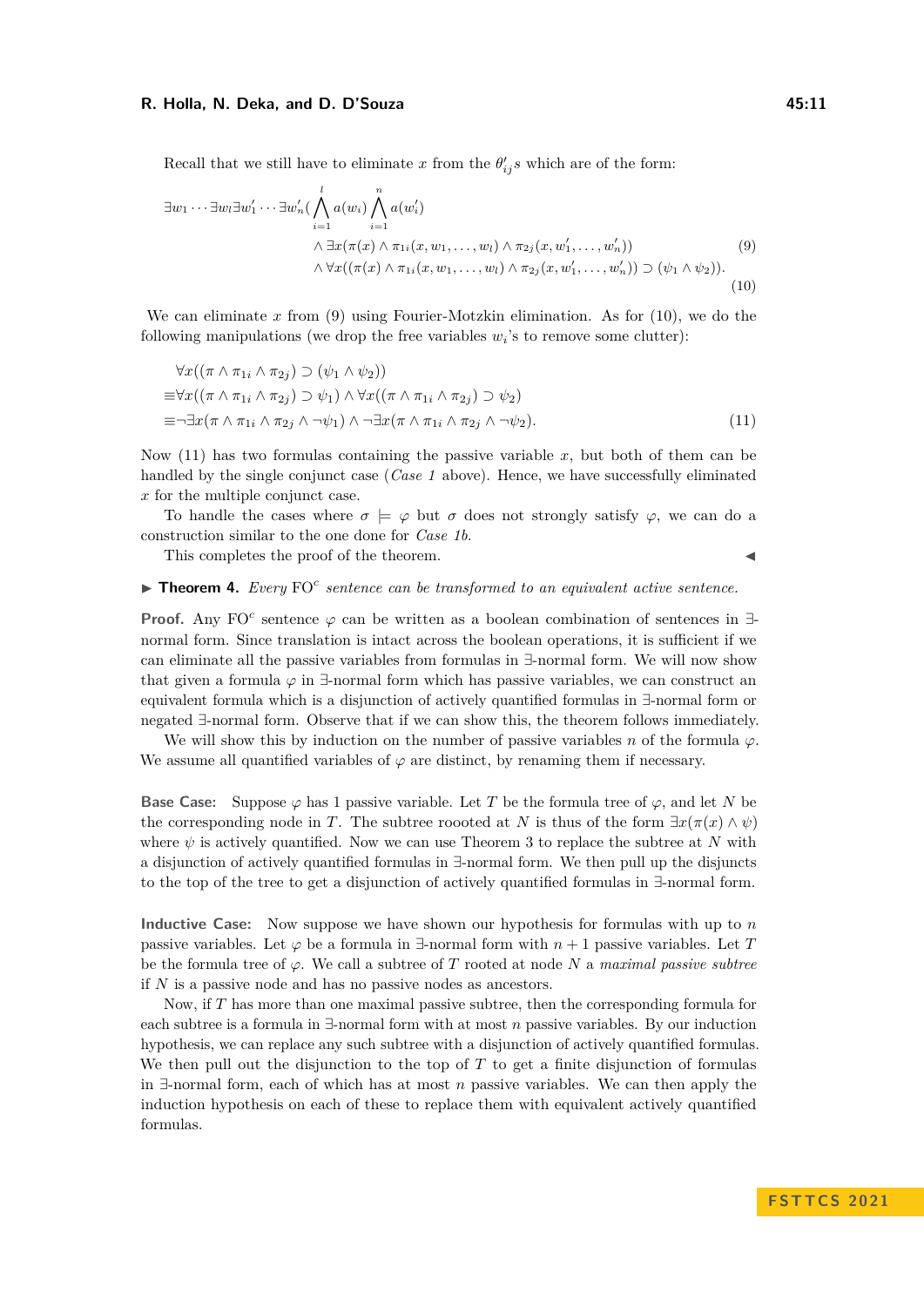#### **45:12 Equivalence of Pointwise and Continuous TPTL**

If *T* has exactly one maximal passive subtree, the formula corresponding to this subtree is of the form  $\exists x (\pi(x) \land \psi)$  where  $\psi = \psi_1 \land \psi_2 \land \cdots \land \psi_m$  where each  $\psi_i$  is in  $\exists$ -normal form or negated  $\exists$ -normal form. Observe that since  $\exists x(\pi(x) \land \psi)$  has  $n+1$  passive variables, each  $\psi_i$  can have atmost *n* passive variables. If  $\psi_i$  is in negated  $\exists$ -normal form, it is of the form  $\neg \mu_i$  where  $\mu_i$  is in  $\exists$ -normal form and has atmost *n* passive variables. We can now apply the induction hypothesis on  $\mu_i$  and replace it with a disjunction of acityely quantified formulas, i.e.

$$
\mu_i = \nu_{i1} \vee \nu_{i2} \vee \cdots \vee \nu_{ik}.
$$

Therefore,

$$
\psi_i = \neg \mu_i = \neg \nu_{i1} \land \neg \nu_{i2} \land \dots \land \neg \nu_{ik}.
$$

We first replace all such  $\psi_i$ 's. Now the remaining  $\psi_i$ 's are in ∃-normal form and each have at most *n* passive variables. We apply the induction hypothesis on each of these and replace them with disjunctions of actively quantified formulas in ∃-normal form. Hence, we get

$$
\exists x(\pi(x) \land \psi) = \exists x(\pi(x) \land \bigwedge_{i=1}^k \bigvee_{j=1}^{l_i} \nu_{ij}).
$$

Let  $S := \{1, 2, \ldots, l_1\} \times \{1, 2, \ldots, l_2\} \times \cdots \times \{1, 2, \ldots, l_k\}$ . Then

<span id="page-11-0"></span>
$$
\exists x(\pi(x) \land \psi) = \bigvee_{(a_1,\ldots,a_p)\in S} \exists x(\pi(x) \land \bigwedge_{i=1}^p \nu_{ia_i}).
$$
\n(12)

Now each disjunct in [\(12\)](#page-11-0) is in ∃-normal form with exactly one passive variable. We apply our induction hypothesis here and replace each of them with a disjunction of actively quantified formulas in ∃-normal form. We then pull up the disjuncts to the top of the tree *T* to get a disjunction of actively quantified formulas in ∃-normal form.

Thus we have shown that for any formula in ∃-normal form, we have an equivalent actively quantified formula, and we are done.

To summarise:

<span id="page-11-1"></span>**• Theorem 5.** *The logics*  $FO<sup>c</sup>$  *and*  $FO<sup>pw</sup>$  *are expressively equivalent. Moreover there is an effective procedure to translate a sentence in one logic to an equivalent one in the other.* ◀

# **6 Proof of Lemma [2](#page-7-0)**

Here we will give a proof of Lemma [2](#page-7-0) in a simplified setting. A more detailed exposition is given in the Appendix. For now, we will consider a simplified setting where our timed words are two way infinite timed words i.e. the timeline is not  $[0, \infty)$  but instead  $(-\infty, \infty)$ and for any timed word  $\sigma$  and a point  $t_0$  there are action points before and after the point *t*0. Recall the definition of *x*-restricted assignment and strong satisfaction from Section [5.](#page-5-2) Now in this setting, we have the following lemma which says that given a timed word  $\sigma$ , an interval  $\delta(x, y)$  which is an interval for *y* determined by *x* (for example:  $x + 1 \le y \le x + 2$ ), and a value  $x = t_1$  for *x*, we can construct an interval  $\pi_1(x)$  (using some other variables) such that for any  $x = t'_1$  in the interval  $\pi_1(x)$ , the set of action points  $a(y)$  in the intervals  $\delta(t_1, y)$  and  $\delta(t_1', y)$  are exactly the same, i.e. for any point in the interval  $\pi_1$  the set of action points in the interval  $\delta$  are preserved.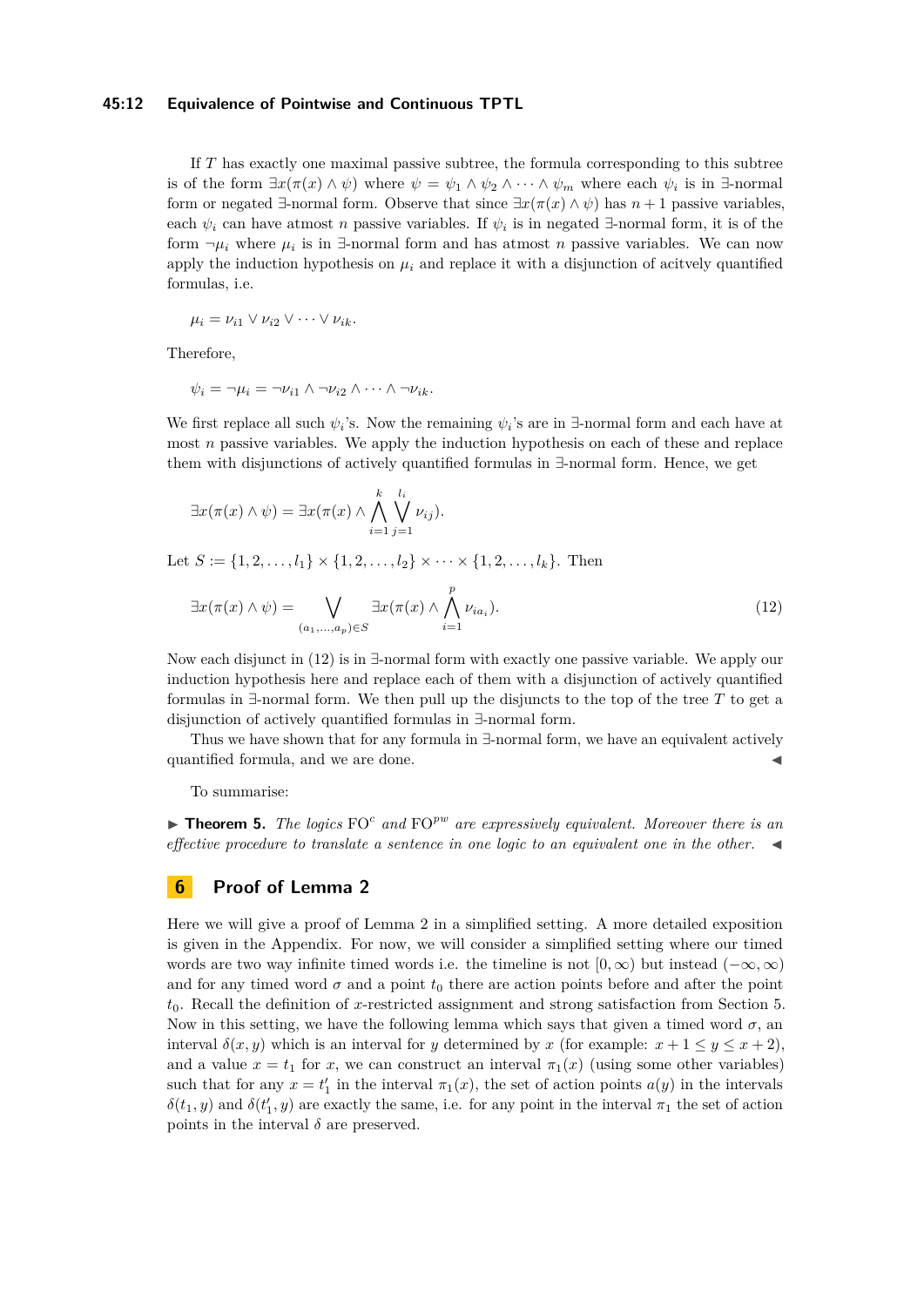**► Lemma 6** (Preservation of action points). *Consider a formula*  $\varphi = a(y) \wedge \delta(x, y)$  *where x, y are free variables, a is an action and*  $\delta$  *is a conjunction of simple constraints. Then, we can construct an interval*  $\pi_1(x, w_1, \ldots, w_n)$  *where the*  $w_i$ *'s are newly introduced free variables, such that given any timed word*  $\sigma$  *and*  $a$  *x*-restricted assignment  $\mathbb{I}$  *for*  $\varphi$  *w.r.t.*  $\sigma$  (let  $\mathbb{I}(x) = t_1$ ), *there exists an assignment*  $W = [b_1/w_1, \ldots, b_n/w_n]$  *such that the*  $b_i$ *'s are action points of*  $\sigma$ *and, for any*  $t'_1$  *which satisfies*  $[t'_1/x]$ ,  $\mathcal{W} \models \pi_1(x)$ *, and for any*  $t_0$ *, we have* 

$$
\sigma, [t_1/x, t_0/y] \models \varphi \iff \sigma, [t_1'/x, t_0/y] \models \varphi.
$$

*Furthermore,*  $[t_1/x]$ ,  $\mathcal{W} \models \pi_1(x, w_1, \ldots, w_n)$ .

**Proof.** We can think of  $\delta$  as an interval for *y* that is determined by the value of *x*. This lemma says that for any  $t'_1$  in the interval  $\pi_1$ , the set of action points  $a(y)$  in the interval  $\delta([t'_1/x])$  is the same as that of the interval  $\delta([t_1/x])$ .

We construct the interval  $\pi_1$  using the right and left boundaries of  $\delta$ . The right boundary of *δ* will be of the form  $y \sim x \pm c$  where  $\sim \in \{<,\leq\}$  and the left boundary will be of the form *y* ∼ *x* ± *c* where ∼∈ {>, ≥}. W.l.o.g, take the left boundary to be *y* ≥ *x* − *c*<sub>1</sub> and the right boundary to be  $y \leq x + c_2$ . Define four new variables  $w_1, w_2, w_3$  and  $w_4$  and define  $\pi_1$  as

$$
\pi_1 := w_1 < x - c_1 < w_2 \land w3 < x + c_2 < w_4.
$$

Now take any timed word  $\sigma$  and a x-restricted assignment I for  $\varphi$  w.r.t.  $\sigma$ , with  $\mathbb{I}(x) = t_1$ . The assignment  $W$  is defined as follows:

**1.** Let  $b_1$  be the first action point of  $\sigma$  that precedes the point  $t_1 - c_1$ . Assign  $w_1 := b_1$ **2.** Let  $b_2$  be the first action point of  $\sigma$  that succeeds the point  $t_1 - c_1$ . Assign  $w_2 := b_2$ **3.** Let  $b_3$  be the first action point of  $\sigma$  that precedes the point  $t_1 + c_2$ . Assign  $w_3 := b_3$ **4.** Let  $b_4$  be the first action point of  $\sigma$  that succeeds the point  $t_1 + c_2$ . Assign  $w_4 := b_4$ With this assignment, it is easy to see that for any  $x = t'_1$  in the interval  $\pi_1$  i.e.  $[x/t'_1]$ ,  $\mathcal{W} \models \pi_1$ , the set of action points in the intervals  $\delta([x/t_1])$  and  $\delta([x/t'_1])$  is the same. Also,  $[x/t_1]$ ,  $\mathcal{W} \models$  $\pi_1(x, w_1, \ldots, w_n)$ . And hence, the lemma follows.

With this lemma we will prove the version of Lemma [2](#page-7-0) in our simplified setting, which we state below:

▶ **Lemma 7.** *Consider a formula of the form φ* = ∃*x*(*π*(*x*) ∧ *ψ*) *where π is a conjunction of simple constraints and ψ is an actively quantified formula in* ∃*-normal form or negated* ∃*-normal form. Then, we can construct an equivalent formula µ which is of the form:*

$$
\exists w_1 \cdots \exists w_n (\bigwedge_{i=1}^n a(w_i) \wedge \exists x (\pi(x) \wedge \pi_1(x, w_1, \ldots, w_n)) \wedge \forall x ((\pi(x) \wedge \pi_1(x, w_1, \ldots, w_n)) \supset \psi))
$$

*such that for any timed word*  $\sigma$  *which strongly satisfies*  $\varphi$ *, we also have*  $\sigma \models \mu$ 

**Proof.** We will prove the lemma by inducting on the quantifier depth of the formula  $\psi$ .

**Base Case (quantifier depth = 1):** In this case,  $\psi = \exists y(a(y) \land \delta)$  or  $\psi = \neg \exists y(a(y) \land \delta)$ . We apply the preservation of action points lemma on the formula  $a(y) \wedge \delta$  to get the interval  $\pi_1(w_1, w_2, \ldots, w_n)$  for which action points in the interval  $\delta$  are preserved. We define  $\mu$  as follows:

$$
\exists w_1, w_2, \ldots, w_n \left( \bigwedge_{i=1}^n a(w_i) \wedge \exists x (\pi(x) \wedge \pi_1(x, w_1, \ldots, w_n)) \wedge \forall x ((\pi(x) \wedge \pi_1(x, w_1, \ldots, w_n)) \supset \psi).
$$

Now pick any timed word  $\sigma$  such that  $\sigma$  strongly satisfies  $\varphi$ . The preservation of action points lemma will give us a valuation W for the variables  $w_1, \ldots, w_n$ . It is easy to see that  $\sigma \models \mu$  with the valuation  $\mathcal W$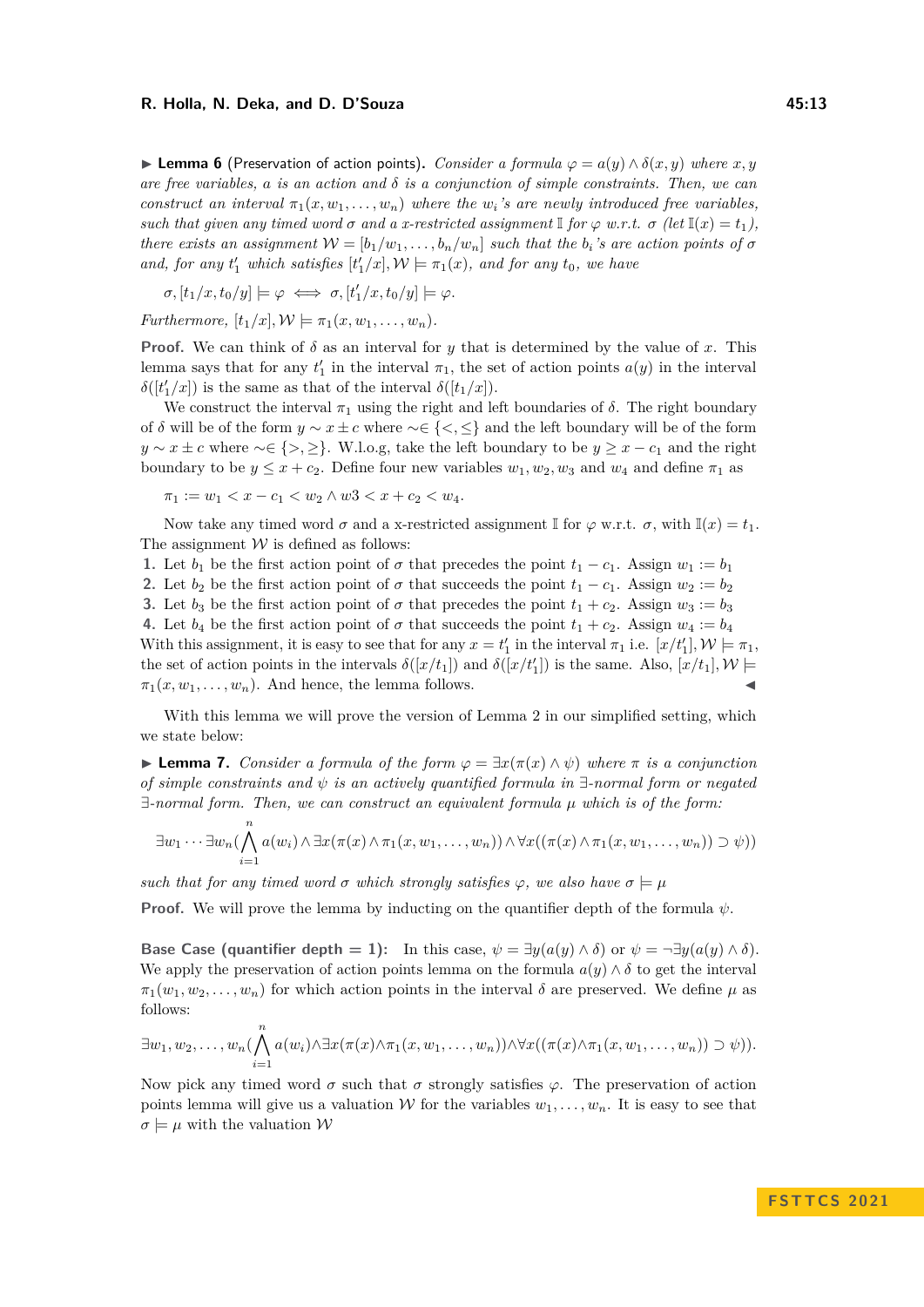#### **45:14 Equivalence of Pointwise and Continuous TPTL**

**Inductive Case (quantifier depth = n):** In this case,  $\psi = \exists y (a(y) \land \delta \land \nu)$  or  $\psi =$  $\neg \exists y(a(y) \land \delta \land \nu)$  where  $\nu$  is of quantifier depth  $n-1$ . To construct  $\theta$ , we first look at the formula  $\varphi' = \exists x (\pi(x) \land \psi')$  where  $\psi' = \nu$  if  $\psi = \exists y (a(y) \land \delta \land \nu)$  and  $\psi' = \neg \nu$  otherwise. Applying induction hypothesis to this formula, we get the formula

$$
\mu' = \exists w'_1, w'_2, \dots, w'_m \left( \bigwedge_{i=1}^m a(w'_i) \land \exists x (\pi(x) \land \pi'_1(x, w_1, \dots, w_m))
$$

$$
\land \forall x ((\pi(x) \land \pi'_1(x, w_1, \dots, w_m)) \supset \psi').
$$

We apply the preservation of action points lemma on the formula  $a(y) \wedge \delta$  to get the interval  $\pi_1(w_1, w_2, \ldots, w_n)$  for which action points in the interval  $\delta$  are preserved. We construct  $\mu$ using  $\pi_1$  and  $\mu'$  as follows:

$$
\mu = \exists w_1, \dots, w_n \exists w'_1, w'_2, \dots, w'_m \left(\bigwedge_{j=1}^n a(w_j) \bigwedge_{i=1}^m a(w'_i)\right)
$$
  

$$
\wedge \exists x (\pi(x) \wedge \pi_1(x, w_1, \dots, w_n) \wedge \pi'_1(x, w'_1, \dots, w'_m))
$$
  

$$
\wedge \forall x ((\pi(x) \wedge \pi_1(x, w_1, \dots, w_n) \wedge \pi'_1(x, w'_1, \dots, w'_m)) \supset \psi).
$$

Pick any timed word  $\sigma$  such that  $\sigma$  strongly satisfies  $\varphi$  i.e. there is a *x*-restricted assigment  $\mathbb{I}(x) = t_1$  such that  $\sigma$ ,  $[t_1/x] \models \pi(x) \land \psi$ . We need to show that for any  $x = t_1'$  in the interval  $\pi \wedge \pi_1 \wedge \pi'_1$  we have  $\psi$ . Now from the preservation of action points lemma, we know that for any  $x = t'_1$  in the interval  $\pi_1$ , the action points in the interval  $\delta$  are preserved. Also, by the induction, the interval  $\pi'_1$  ensures that for any  $x = t'_1$  in the interval  $\pi'_1$ ,  $\sigma$ ,  $[t'_1/x] \models \psi'.$ Hence, for any  $x = t'_1$  in the intersection of these intervals, i.e. the interval  $\pi \wedge \pi_1 \wedge \pi'_1$  we have  $\sigma$ ,  $[t'_1/x] \models \psi$ . Hence, we get that  $\sigma \models \mu$ .

### <span id="page-13-0"></span>**7 Equivalence of FO and TPTL***<sup>S</sup>*

We can now argue that the logic TPTL<sub>S</sub> is expressively equivalent in its continuous and pointwise semantics. We recall that the formulas of TPTL<sub>S</sub> [\[3,](#page-15-4) [5\]](#page-15-6) over the alphabet  $\Sigma$ , are defined as follows:  $\theta ::= a \mid g \mid \neg \theta \mid \theta \vee \theta \mid \theta U \theta \mid \theta S \theta \mid x.\theta$  where  $a \in \Sigma$ , x is a variable in *Var*, and *g* is a simple constraint.

In the pointwise semantics, for a TPTL<sub>S</sub> formula  $\theta$ , timed word  $\sigma = (\alpha, \tau)$  over  $\Sigma$ ,  $i \in \mathbb{N}$ , and an assignment for variables I, we define the satisfaction relation  $\sigma, i, \mathbb{I} \models_{pw} \theta$ , as:

| $\sigma, i, \mathbb{I} \models_{vw} a$            | iff $\alpha(i) = a$                                                                                                                                                                                                  |
|---------------------------------------------------|----------------------------------------------------------------------------------------------------------------------------------------------------------------------------------------------------------------------|
| $\sigma, i, \mathbb{I} \models_{vw} g$            | iff $\mathbb{I} \models q$                                                                                                                                                                                           |
| $\sigma, i, \mathbb{I} \models_{pw} \theta U\eta$ | iff $\exists k : i < k \text{ s.t. } \sigma, k, \mathbb{I} \models_{pw} \eta \text{ and } \forall j : i < j < k : \sigma, j, \mathbb{I} \models_{pw} \theta$                                                         |
|                                                   | $\sigma, i, \mathbb{I} \models_{pw} \theta S\eta$ iff $\exists k : 0 \leq k < i \text{ s.t. } \sigma, k, \mathbb{I} \models_{pw} \eta \text{ and } \forall j : k < j < i, \sigma, j, \mathbb{I} \models_{pw} \theta$ |
| $\sigma, i, \mathbb{I} \models_{pw} x.\theta$     | iff $\sigma, i, \mathbb{I}[\tau(i)/x] \models_{pw} \theta,$                                                                                                                                                          |

with boolean operators handled in the expected way. For a "closed"  $TPTL<sub>S</sub>$  formula  $\theta$ , in which every occurrence of  $x$  is within the scope of a freeze quantifier " $x$ .", we set the language defined by it to be  $L^{pw}(\theta) = {\sigma \in T\Sigma^{\omega} \mid \sigma, 0 \models_{pw} \theta}.$ 

In the continuous semantics, for a TPTL<sub>S</sub> formula *θ*, a timed word  $σ = (α, τ)$  over Σ,  $t \in \mathbb{R}_{\geq 0}$ , and an assignment I, the satisfaction relation  $\sigma, t, \mathbb{I} \models_c \theta$  is defined similarly, except that: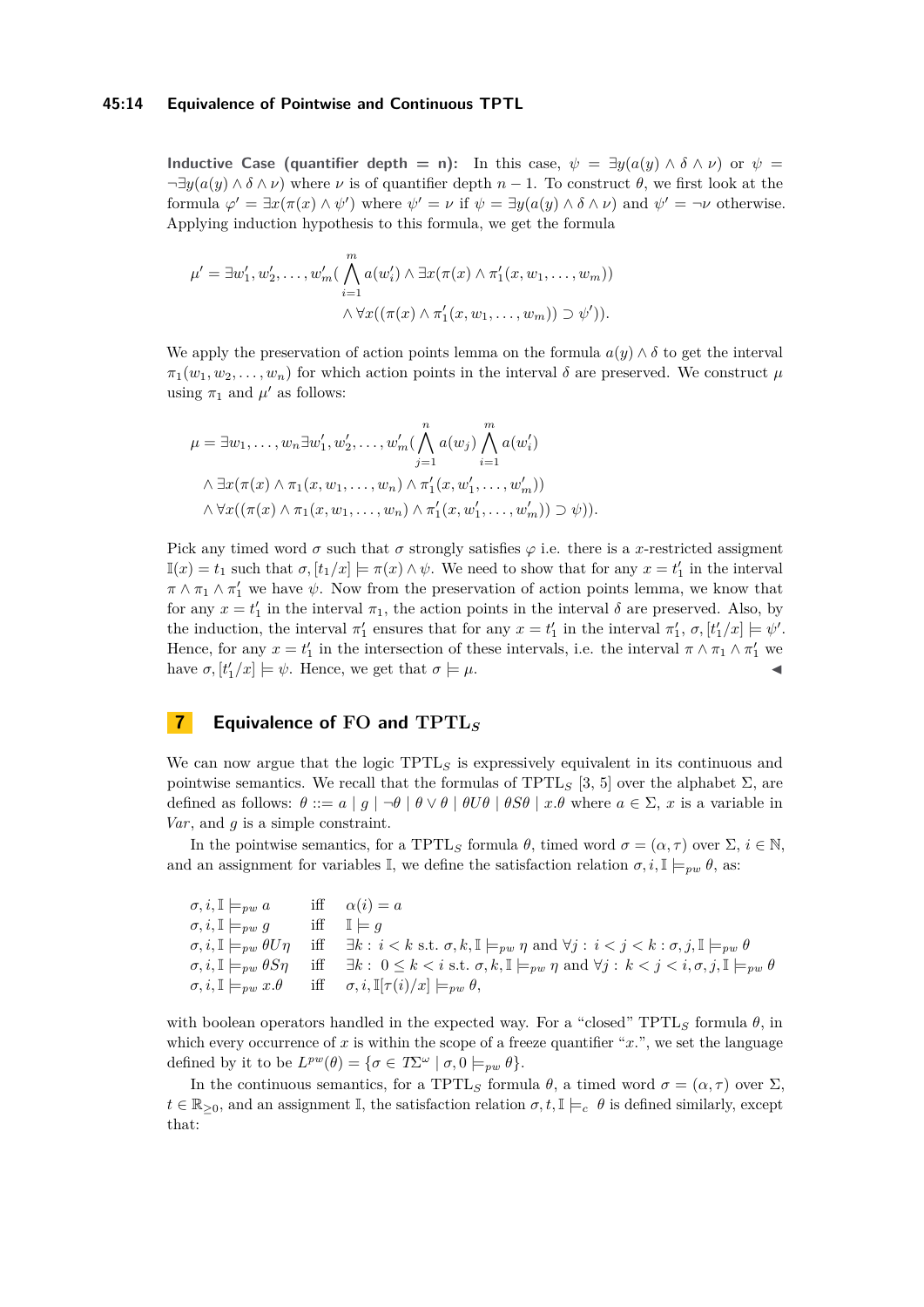| $\sigma, t, \mathbb{I} \models_c a$ | iff $\exists i : \alpha(i) = a$ and $\tau(i) = t$                                                                                                                                                                                            |
|-------------------------------------|----------------------------------------------------------------------------------------------------------------------------------------------------------------------------------------------------------------------------------------------|
|                                     | $\sigma, t, \mathbb{I} \models_c \theta U \eta \quad \text{ iff } \quad \exists t' : t < t' \text{ s.t. } \sigma, t', \mathbb{I} \models_c \eta \text{ and } \forall t'' : t < t'' < t', \sigma, t'', \mathbb{I} \models_c \theta$           |
|                                     | $\sigma, t, \mathbb{I} \models_c \theta S \eta \quad \text{ iff } \quad \exists t': \ 0 \leq t' < t \text{ s.t. } \sigma, t', \mathbb{I} \models_c \eta \text{ and } \forall t'' : \ t' < t'' < t, \sigma, t'', \mathbb{I} \models_c \theta$ |
|                                     | $\sigma, t, \mathbb{I} \models_c x.\theta$ iff $\sigma, t, \mathbb{I}[t/x] \models_c \theta$ .                                                                                                                                               |

We use the standard syntactic abbreviations of  $\Diamond$ ,  $\Diamond$ ,  $\Box$  and  $\Box$  defined in a reflexive manner:  $\Diamond \theta = \theta \lor (\top U \theta)$ ,  $\Diamond \theta = \theta \lor (\top S \theta)$ ,  $\Box \theta = \neg \Diamond \neg \theta$ , and  $\Box \theta = \neg \Diamond \neg \theta$ . We note that in TPTL<sub>S</sub> it is possible to express the *U* and *S* operators using  $\Diamond$  and  $\Diamond$  operators, in both the continuous and pointwise semantics. For instance,  $\theta U\eta \equiv x.\Diamond y.(\eta \land x \lt y \land \Box z.(x \lt z \land z \lt y \Rightarrow \theta)).$ Hence we concentrate only on these operators in the translations below.

 $\blacktriangleright$  **Theorem 8.** *The logics*  $TPTL_S^c$  *and*  $TPTL_S^{pw}$  *are expressively equivalent.* 

**Proof.** We first show that we can translate a formula in TPTL<sub>S</sub> to an equivalent one in  $FO(<, +Q)$ , and vice-versa. For a closed formula  $\theta$  in TPTL<sub>S</sub> we show how to give a formula  $tptl$ -*fo*( $\theta$ ) in FO( $\lt$ , +Q), which has a single free variable *z*, such that for any timed word *σ*, *σ*, *t*  $\models$ *c θ* if and only if *σ*,  $[t/z] \models$ *c tptl-fo*(*θ*) (and similarly in pointwise semantics). The translation *tptl-fo* is defined inductively on the structure of  $\theta$  as follows:

 $tptl$ -*fo*(*a*) =  $a(z)$  $tptl$ -*fo*(*g*) = *g*  $tptl$ -*fo*( $\diamond$ *θ*' ) = ∃*x*(*x* ≥ *z* ∧ *tptl*-*fo*(*θ* ′ )[*x/z*])  $tptl$ -*fo*( $\diamondsuit \theta'$ ) = ∃*x*(*x* ≤ *z* ∧ *tptl*-*fo*(*θ* ′ )[*x/z*])  $tptl$ -*fo*( $x.\theta'$ ) = ( $tptl$ -*fo*( $\theta'$ ))[ $z/x$ ]

with boolean operators handled in the expected manner. We can now translate a closed formula  $\theta$  in TPTL<sub>S</sub> to an FO(<, +Q) sentence  $\varphi = \exists z(z = 0 \land \text{tptl-fo}(\theta))$ , with  $L^{c}(\theta) =$  $L^c(\varphi)$ .

In the other direction, we translate an  $FO(<, +\mathbb{Q})$  sentence  $\varphi$ , to an equivalent closed TPTL<sub>S</sub> formula  $fo$ - $ptl(\varphi)$  as follows. We first transform  $\varphi$  into its normal form as given in Thm [1.](#page-3-1) The translation *fo*-*tptl* is defined inductively in a similar manner to *tptl*-*fo* above, with ∃-subformulas being translated via the rule:

$$
\text{for } \text{ptl}(\exists x (a(x) \land \pi(x) \land \nu)) = \Diamond x.(a \land \pi(x) \land \text{for } \text{ptl}(\nu)) \lor \Diamond x.(a \land \pi(x) \land \text{for } \text{ptl}(\nu)).
$$

It is easy to see that  $L^c(\varphi) = L^c(\text{for-}tptl(\varphi)).$ 

We can now prove the non-trivial direction of the theorem. Consider a closed formula *θ* of TPTL<sup>*c*</sup>. We go over to an equivalent  $FO(<, +Q)$  formula  $\varphi = \text{tptl-fo}(\theta)$ , obtain an equivalent pointwise  $FO(<, +Q)$  formula  $\varphi'$  using Thm. [5,](#page-11-1) and finally obtain an equivalent pointwise TPTL<sub>S</sub> formula  $\theta'$ , with  $L^c(\theta) = L^{pw}(\theta')$  $\blacksquare$ ).

# **8 Conclusion**

In this paper we have shown the expressive equivalence of, and in fact given an effective translation between, the pointwise and continuous versions of two natural logics  $FO(<, +Q)$ and TPTL*<sup>S</sup>* over timed words. Some interesting directions include addressing a similar question for TPTL (i.e. without the since operator). One may be able to use an argument like [\[8\]](#page-15-13) to say that TPTL is as expressive as TPTL*<sup>S</sup>* in the pointwise setting. Another interesting question is about first-order logic with Presburger constraints in general. Here it appears that we can express strong properties in the continuous interpretation which seem difficult to express in the pointwise setting.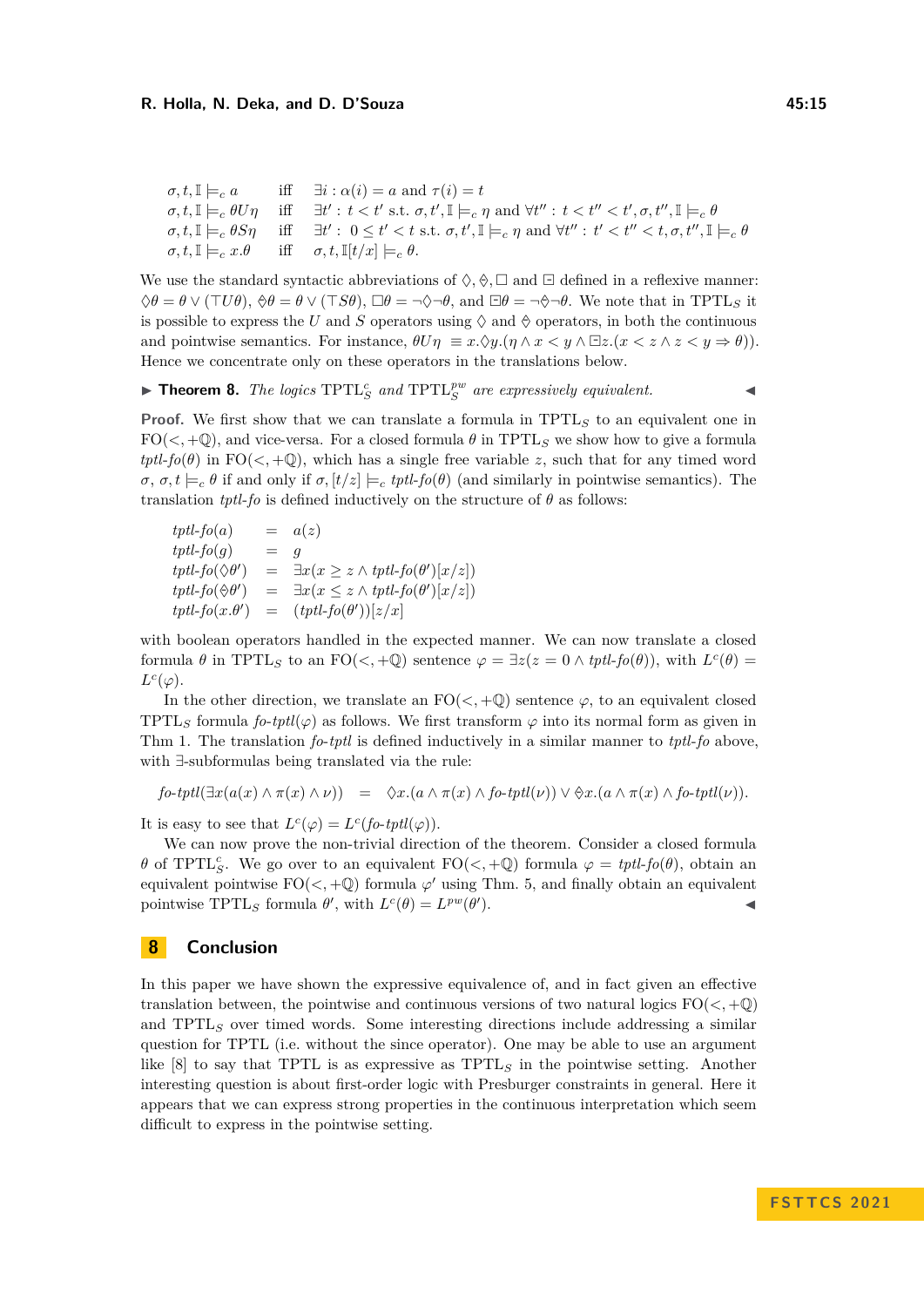#### **References**

- <span id="page-15-1"></span>**1** Rajeev Alur, Tomas Feder, and Thomas A. Henzinger. The benefits of relaxing punctuality. In *10th ACM Symposium on Principles of Distributed Computing*, pages 139–152, 1991.
- <span id="page-15-3"></span>**2** Rajeev Alur and Thomas A. Henzinger. A Really Temporal Logic. In *IEEE Symposium on Foundations of Computer Science*, pages 164–169, 1989.
- <span id="page-15-4"></span>**3** Rajeev Alur and Thomas A. Henzinger. A Really Temporal Logic. *J. ACM*, 41(1):181–204, 1994. [doi:10.1145/174644.174651](https://doi.org/10.1145/174644.174651).
- <span id="page-15-5"></span>**4** Patricia Bouyer, Fabrice Chevalier, and Nicolas Markey. On the expressiveness of TPTL and MTL. In *Foundations of Software Technology and Theoretical Computer Science*, 2005.
- <span id="page-15-6"></span>**5** Patricia Bouyer, Fabrice Chevalier, and Nicolas Markey. On the expressiveness of TPTL and MTL. *Inf. Comput.*, 208(2):97–116, 2010. [doi:10.1016/j.ic.2009.10.004](https://doi.org/10.1016/j.ic.2009.10.004).
- <span id="page-15-11"></span>**6** Deepak D'Souza, Raveendra Holla, and Raj Mohan M. Equivalence of the pointwise and continuous semantics of first order logic with linear constraints, 2010. URL: [https://www.](https://www.csa.iisc.ac.in/~deepakd/papers/tptl.pdf) [csa.iisc.ac.in/~deepakd/papers/tptl.pdf](https://www.csa.iisc.ac.in/~deepakd/papers/tptl.pdf).
- <span id="page-15-8"></span>**7** Deepak D'Souza and Pavithra Prabhakar. On the expressiveness of MTL in the pointwise and continuous semantics. In *Formal Methods Letters, Software Tools for Technology Transfer, Vol. 9, No. 1*, pages 1–4. Springer, 2007.
- <span id="page-15-13"></span>**8** Dov Gabbay, Amir Pnueli, Saharon Shelah, and Jonathan Stavi. On the temporal analysis of fairness. In *7th ACM SIGPLAN-SIGACT Symposium on Principles of Programming Languages*, pages 163–173, 1980.
- <span id="page-15-9"></span>**9** Hsi-Ming Ho, Joël Ouaknine, and James Worrell. On the Expressiveness and Monitoring of Metric Temporal Logic. *Log. Methods Comput. Sci.*, 15(2), 2019. [doi:10.23638/LMCS-15\(2:](https://doi.org/10.23638/LMCS-15(2:13)2019) [13\)2019](https://doi.org/10.23638/LMCS-15(2:13)2019).
- <span id="page-15-0"></span>**10** Ron Koymans. Specifying Real-Time Properties with Metric Temporal Logic. In *Real Time Systems*, pages 2(4):255–299, 1990.
- <span id="page-15-10"></span>**11** Joël Ouaknine, Alexander Rabinovich, and James Worrell. Time-Bounded Verification. In Mario Bravetti and Gianluigi Zavattaro, editors, *20th International Conference on Concurreny Theory*, volume 5710 of *Lecture Notes in Computer Science*, pages 496–510. Springer, 2009. [doi:10.1007/978-3-642-04081-8\\_33](https://doi.org/10.1007/978-3-642-04081-8_33).
- <span id="page-15-2"></span>**12** Joël Ouaknine and James Worrell. On the Decidability of Metric Temporal Logic. In *20th Annual IEEE Symposium on Logic in Computer Science*, pages 188–197, 2005.
- <span id="page-15-7"></span>**13** Pavithra Prabhakar and Deepak D'Souza. On the expressiveness of MTL with past operators. In *4th Intl. Conference on Formal Modelling and Analysis of Timed Systems*, pages 322–336, 2006. [doi:10.1007/11867340\\_23](https://doi.org/10.1007/11867340_23).
- <span id="page-15-12"></span>**14** Alexander Schrijver. *Theory of Linear and Integer Programming*, pages 155–157. John Wiley & Sons, 2000.

# **A Proof of Lemma [2](#page-7-0)**

▶ **Lemma 9** (Preservation of action points). *Consider a formula*  $\varphi = a(y) \wedge \delta(x, y)$  *where*  $x, y$ *are free variables, a is an action and δ is a conjunction of simple linear constraints. Then, we can construct a finite number of intervals*  $\pi_1(x, w_1, w_2, \ldots, w_n), \ldots, \pi_m(x, w_1, w_2, \ldots, w_k)$ *where the*  $w_i$ 's are newly introduced free variables, such that given any timed word  $\sigma$  and *an x-restricted assignment,*  $x = t_1$  *for*  $\varphi$  *w.r.t*  $\sigma$ *, there exists an*  $i \in \{1, \ldots, m\}$  *and an assignment*  $W = \{w_1 = b_1, w_2 = b_2, \ldots, w_n = b_n\}$  *with the*  $b_i$ *'s being action points of the timed word*  $\sigma$ *, such that for any*  $t'_1$  *which satisifes*  $x = t'_1, \mathcal{W} \models \pi_i(x)$ *, and for any valuation*  $y = t_0$  *for y, we have* 

 $\sigma, x = t_1, y = t_0 \models \varphi \iff \sigma, x = t'_1, y = t_0 \models \varphi.$ 

*Furthermore,*  $x = t_1, \mathcal{W} \models \pi_i$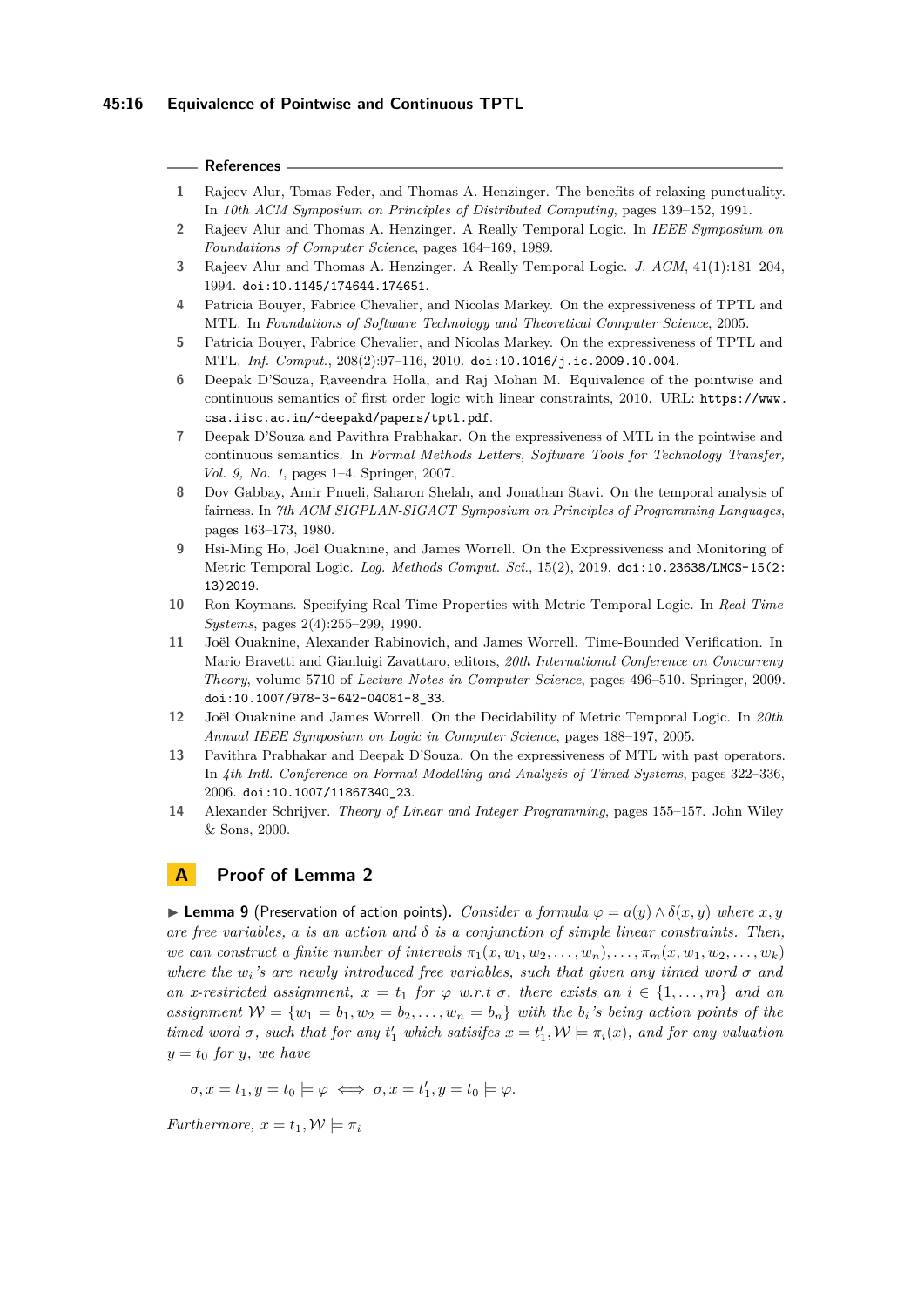**Proof.** Observe that the constraints in  $\delta$  are defining an interval for *y*. Based on the boundaries of this interval, we can have four different cases:

**1.** Both the left end and right end of  $\delta$  are of the form  $y \sim x + c$ 

**2.** the left end of  $\delta$  is of the form  $y \sim x - c$  and the right end of  $\delta$  is of the form  $y \sim x + c$ 

**3.** Both the left and right end of  $\delta$  are of the form  $y \sim x - c$ 

**4.** the left end of  $\delta$  is of the form  $y \sim x + c$  and the right end is of the form  $y \sim x - c$ 

We now provide the constructions for each of the cases.

Case 1: Let the left end of  $\delta$  be  $y \sim x + c_1$  and the right end be  $y \sim x + c_2$ . In this case, we have only 1 interval  $\pi_1$ . We introduce 4 new variables  $w_1, w_2, w_3, w_4$  and construct  $\pi_1 = w_1 < x + c_1 < w_2 \wedge w_3 < x + c_2 < w_4$ 

Case 2: Let the left end of  $\delta$  be  $y \sim x - c_1$  and the right end be  $y \sim x + c_2$ . In this case, we have two intervals:

$$
\pi_1 = w_1 < x - c_1 < w_2 \land w_3 < x + c_2 < w4
$$
\n
$$
\pi_2 = 0 < x < c_1 \land w_3 < x + c_2 < w4
$$

Case 3: Let the left end of  $\delta$  be  $y \sim x - c_1$  and the right end be  $y \sim x - c_2$ . We have 4 intervals:

$$
\pi_1 = w_1 < x - c_1 < w_2 \land w_3 < x - c_2 < w_4
$$
\n
$$
\pi_2 = 0 < x < c_1 \land w_3 < x - c_2 < w_4
$$
\n
$$
\pi_3 = w_1 < x - c_1 < w_2 \land 0 < x < c_2
$$
\n
$$
\pi_4 = 0 < x < c_1 \land 0 < x < c_2
$$

Case 4: Let the left end of  $\delta$  be  $y \sim x + c_1$  and the right end be  $y \sim x - c_2$ . We have 2 intervals:

$$
\pi_1 = w_1 < x + c_1 < w_2 \land w_3 < x - c_2 < w_4
$$
\n
$$
\pi_2 = w_1 < x + c_1 < w_2 \land 0 < x < c_2
$$

We will prove the theorem for case 2. The proof is similar for the others. Pick any timed word  $\sigma$  and an x-restricted valuation  $x = t_1$  for  $\varphi$  w.r.t  $\sigma$ . W.l.o.g, let the left end of  $\delta$  be  $y \geq x - c_1$  and the right end be  $y \leq x + c_2$ . We can have two cases:

Case 1 :  $t_1 - c_1 > 0$ . For this case, pick the interval  $\pi_1 = w_1 < x - c_1 < w_2 \wedge w_3 <$  $x + c_2 < w$ 4. we define the assignment *W* as follows:

- Set *w*<sub>1</sub> to be the first action point of  $\sigma$  that is less than  $t_1 c_1$
- Set  $w_2$  to be the first action point of  $\sigma$  that is greater than  $t_1 c_1$
- Set  $w_3$  to be the first action point of  $\sigma$  that is less than  $t_1 + c_2$

Set  $w_4$  to be the first action point of  $\sigma$  that is greater than  $t_1 + c_2$ 

Now we need to show that for any assignment  $y = t_0$  for *y* and any  $t'_1$  such that  $x = t'_1, \mathcal{W} \models$  $\pi_1(x)$ , we have  $\sigma, x = t_1, y = t_0 \models \varphi \iff \sigma, x = t'_1, y = t_0 \models \varphi$ . Pick any assignment  $y = t_0$ for *y* and any  $t'_1$  such that  $x = t'_1$ ,  $\mathcal{W} \models \pi_1(x)$ . Assume  $\sigma, x = t_1, y = t_0 \models \varphi$ . Suppose that  $\sigma, x = t'_1, y = t_0 \not\models \varphi$ , then,

$$
\sigma, x = t'_1, y = t_0 \not\models \delta
$$
  

$$
\implies \sigma, x = t'_1, y = t_0 \not\models y \ge x - c_1 \text{ OR } \sigma, x = t'_1, y = t_0 \not\models y \le x + c_2
$$

WLOG suppose  $\sigma$ ,  $x = t'_1$ ,  $y = t_0 \not\models y \geq x - c_1$  or in other words,  $\sigma$ ,  $x = t'_1$ ,  $y = t_0 \models y < x - c_1$ . Now observe that  $t'_1, \mathcal{W} \models \pi_1(x)$  and hence,  $t'_1 - c_1 < w_2$ . Furthermore,

$$
\sigma, x = t_1, y = t_0 \models \varphi \implies \sigma, x = t_1, y = t_0 \models \delta
$$
  

$$
\implies \sigma, x = t_1, y = t_0 \models y \ge x - c_1 \implies t_0 \ge t_1 - c_1
$$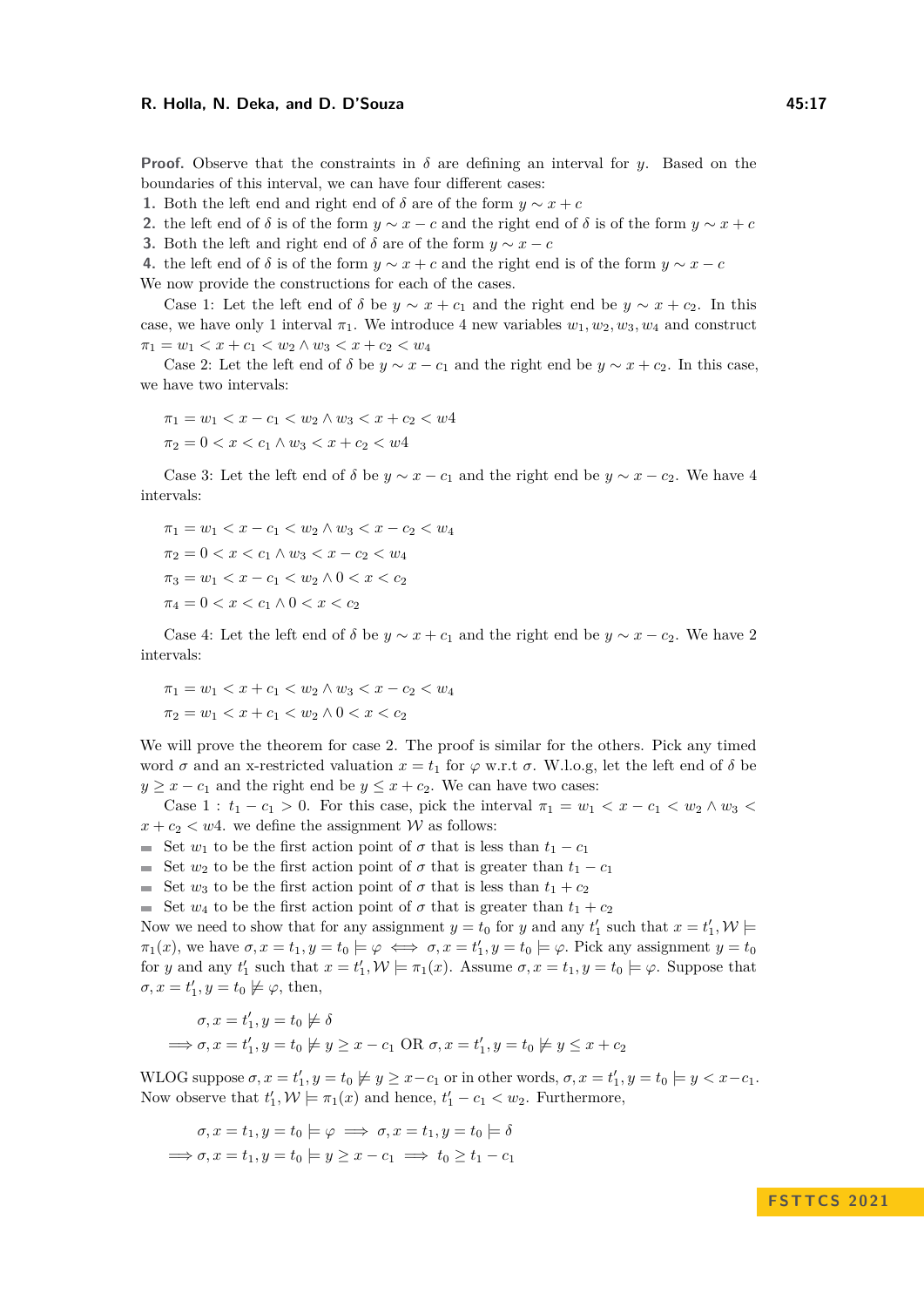#### **45:18 Equivalence of Pointwise and Continuous TPTL**

Hence, we get the inequality,  $t_1 - c_1 \le t_0 < t'_1 - c_1 < w_2$ . This is saying that  $t_0$  is an action point of  $\sigma$  which lies in between  $t_1 - c_1$  and  $w_2$ . This directly contradicts our assignment of *w*<sub>2</sub>. Hence, our assumption is wrong. Therefore,  $\sigma$ ,  $x = t'_1$ ,  $y = t_0 \models y \geq x - c_1$ . An exactly similar proof will show the other direction.

Case 2:  $t_1 - c_1 < 0$ . For this case, pick the interval  $\pi_2 = 0 < x < c_1 \wedge w_3 < x + c_2 < w_4$ . We use the same assignment  $W$  as in case 1, but restricted to the variables  $w_3$  and  $w_4$ . One can argue similar to above to show that the lemma holds in this case also.

Hence, we get our Lemma.

▶ **Theorem 10.** *Consider a formula of the form φ* = ∃*x*(*π*(*x*) ∧ *ψ*) *where π is a conjunction of simple constraints and ψ is an actively quantified formula in* ∃*-normal form or the negation of an actively quantified formula in* ∃*-normal form. Then, we can construct a formula θ which is a disjunction of formulas of the form:*

$$
\theta_i = \exists w_1 \exists w_2 \cdots \exists w_n (\bigwedge_{i=1}^n a(w_i) \land \exists x (\pi(x) \land \pi_i(x, w_1, \dots, w_n))
$$

$$
\land \forall x ((\pi(x) \land \pi_i(x, w_1, \dots, w_n)) \supset \psi))
$$

*such that for any timed word*  $\sigma$  *which strongly satisfies*  $\varphi$  *we also have*  $\sigma \models \theta$ *.* 

**Proof.** Assume that  $\sigma$  strongly satisfies  $\varphi$  with an x-restricted assignment  $x = t_1$  for  $\varphi$  w.r.t. *σ*. Observe that if  $\sigma \models \theta$ , then there is an *i*<sub>0</sub> such that  $\sigma \models \theta_{i_0}$ . We will not only show that  $\sigma \models \theta_{i_0}$  for some  $i_0$ , but we will also further show that  $\sigma \models \theta_{i_0}$  with an assignment W for the  $w_i$ 's such that  $x = t_1, \mathcal{W} \models \pi_{i_0}(x, w_1, \dots, w_n)$  and the choice of the assignment W depends only on  $\sigma$  and the assignment  $x = t_1$  for x.

We prove this by inducting on the quantifier depth of the formula  $\psi$ .

**Base Case:** Quantifier depth  $= 1$ In this case, we have  $\varphi = \exists x (\pi(x) \land \psi)$  where

 $\psi = \exists y (a(y) \land \delta)$  OR  $\psi = \neg \exists y (a(y) \land \delta)$ 

Now we apply the preservation of action points lemma on the formula  $a(y) \wedge \delta$  to get a finite number of intervals  $\pi_1, \pi_2, \ldots, \pi_m$ . For each such interval, we construct a formula

$$
\theta_i = \exists w_1 \exists w_2 \cdots \exists w_n \big( \bigwedge_{i=1}^n a(w_i) \land \exists x (\pi(x) \land \pi_i(x, w_1, \dots, w_n))
$$

$$
\land \forall x ((\pi(x) \land \pi_i(x, w_1, \dots, w_n)) \supset \psi)).
$$

We define  $\theta = \bigvee^{m} \theta_i$ .

To prove the lemma, let  $\psi = \exists y (a(y) \land \delta)$ . Now pick any timed word  $\sigma$  such that  $\sigma$ strongly satisfies  $\varphi$ , i.e. there is an x- restricted assignment  $x = t_1$  for  $\psi$  w.r.t  $\sigma$ , such that  $\sigma, x = t_1 \models \pi(x) \land \exists y(a(y) \land \delta)$ . Applying our preservation of action points lemma on the formula  $a(y) \wedge \delta$ , we get an  $i_0 \in \{1, 2, \ldots, m\}$ . We will now show that  $\sigma \models \theta_{i_0}$ . To show this, we have to show that there is an assignment  $\mathcal{W} = \{w_1 = b_1, \ldots, w_n = b_n\}$  such that

$$
\sigma, \mathcal{W} \models (\bigwedge_{i=1}^{i=n} a(w_i) \land \exists x (\pi(x) \land \pi_{i_0}(x, w_1, \dots, w_n))
$$

$$
\land \forall x ((\pi(x) \land \pi_{i_0}(x, w_1, \dots, w_n)) \supset \psi)).
$$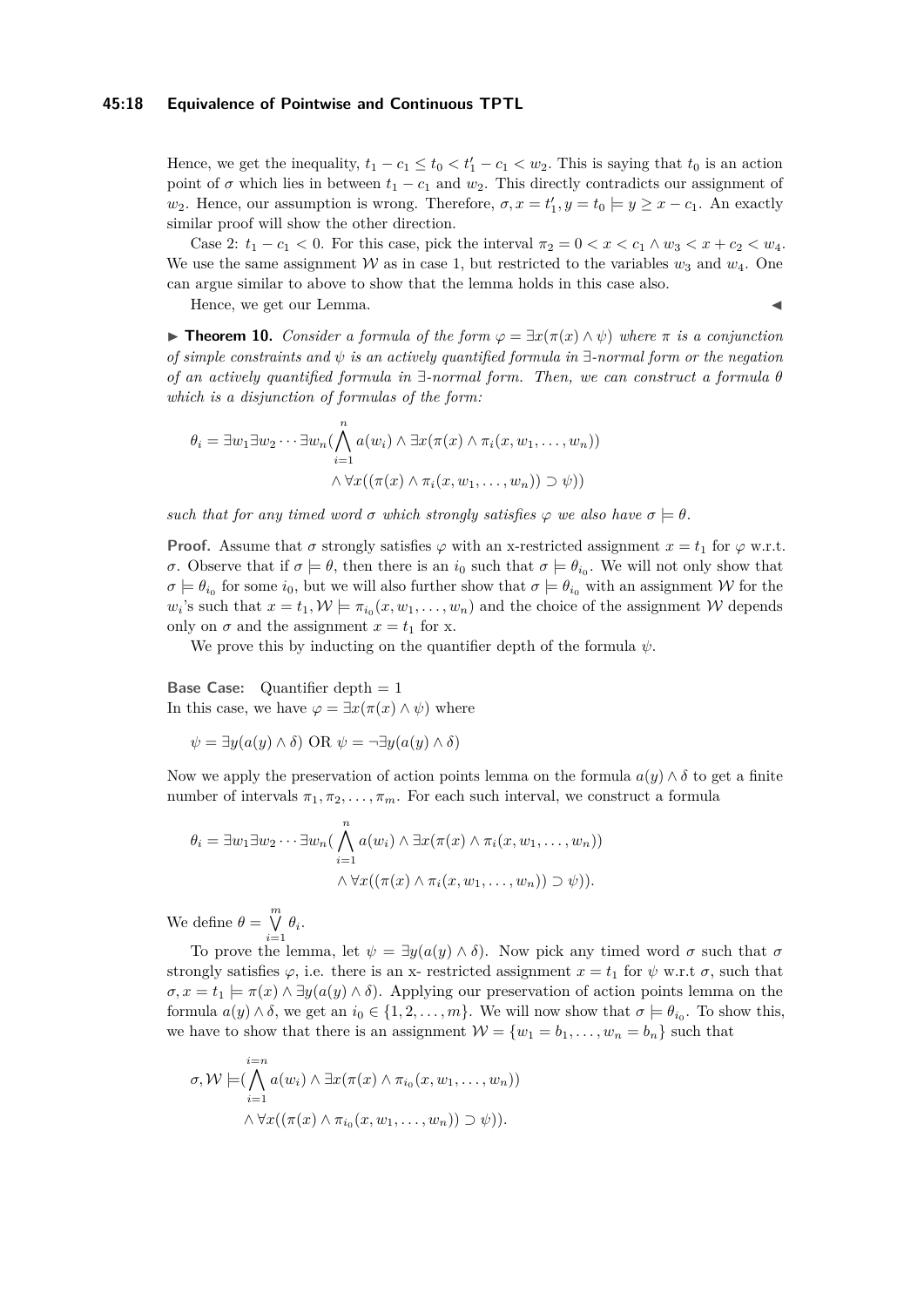The preservation of action points lemma gives us an assignment  $W$  which preserves the action points in the interval  $\delta$ . We will use the same assignment here.  $\sigma, \mathcal{W} \models a(w_i)$  holds for each *j* by the preservation of action points lemma. By our hypothesis,  $\sigma, x = t_1 \models \pi(x)$ and by the preservation of action points lemma we also have  $\sigma, x = t_1, \mathcal{W} \models \pi_{i_0}$ . Hence, we also have  $\sigma, \mathcal{W} \models \exists x (\pi \wedge \pi_{i_0})$ . Also, observe that from the preservation of action points lemma, we get that the choice of W depends only on  $\sigma$  and the assignment  $x = t_1$ .

Now all that remains is to show that  $\sigma, \mathcal{W} \models \forall x ((\pi(x) \land \pi_{i_0}(x, w_1, \dots, w_n)) \supset \psi)$ . Pick any assignment  $x = t'_1$  of the variable  $x$  such that  $\sigma, x = t'_1, \mathcal{W} \models \pi(x) \land \pi_{i_0}(x, w_1, \ldots, w_n)$ . We need to show that  $\sigma, x = t'_1 \models \psi$ . By our assumption, we have that  $\sigma, x = t_1 \models$  $\pi(x) \wedge \exists y (a(y) \wedge \delta)$ . Hence, there is an assigment  $y = t_0$  such that  $\sigma, x = t_1, y = t_0 \models a(y) \wedge \delta$ . By the preservation of action points lemma, we get that  $\sigma$ ,  $x = t'_1, y = t_0 \models a(y) \land \delta$ . Hence, we get that  $\sigma, x = t'_1 \models \psi$ .

Hence, we get that  $\sigma \models \theta_{i_0}$  and hence  $\sigma \models \theta$ . Observe that, in the process we also showed that  $\sigma \models \theta_{i_0}$  with an assignment W such that  $x = t_1, \mathcal{W} \models \pi_{i_0}$  and the choice of W depended only on  $\sigma$  and the assignment  $x = t_1$  for  $x$ .

One can similarly argue that the lemma holds if  $\psi = \neg \exists y (a(y) \land \delta)$ .

**Inductive Step:** Let us assume that we have proved the lemma for quantifier depth of 1, 2, ...,  $n-1$ . Now, consider a formula  $\varphi = \exists x (\pi(x) \land \psi)$  where  $\psi$  is of quantifier depth *n*. We will split this proof into two cases based on whether  $\psi$  is a formula in  $\exists$  normal form, or negation of a formula ∃ normal form. We will show the lemma for the first case, and the second case can be shown similarly.

Case 1 (Positive Case) :  $\psi = \exists y (a(y) \land \delta \land \psi')$ .

We will first prove it assuming  $\psi'$  is of the form  $\nu$  or  $\neg \nu$  where  $\nu$  is in  $\exists$  normal form of quantifier depth  $n-1$ . Later, we will give the construction for when  $\psi'$  is a conjunction of formulas of the form  $\nu$  or  $\nu$ , where  $\nu$  is in  $\exists$  Normal form, and the proof of the lemma is similar.

Now consider the formula  $\varphi' = \exists x (\pi(x) \land \psi')$ . By our induction hypothesis, there exists a formula  $\theta' = \bigvee^k$ *j*=1  $\theta'_{j}$  such that the lemma holds, and each  $\theta'_{j}$  is of the form:

$$
\theta'_j = \exists w'_1, w'_2, \dots, w'_n \left( \bigwedge_{i=1}^n a(w'_i) \land \exists x (\pi(x) \land \pi'_j(x, w'_1, \dots, w'_n))
$$

$$
\land \forall x ((\pi(x) \land \pi'_j(x, w'_1, \dots, w'_n)) \supset \psi').
$$

We apply the preservation of action points lemma to the formula  $a(y) \wedge \delta$  to get a finite number of intervals  $\pi_1, \ldots, \pi_m$ . We now construct  $m \times k$  formulas denoted by  $\theta_{ij}$  where  $i \in \{1, 2, ..., m\}$  and  $j \in \{1, 2, ..., k\}$  as follows:

$$
\theta_{ij} = \exists w_1, w_2, \dots, w_l \exists w'_1, w'_2, \dots, w'_n \left( \bigwedge_{i=1}^l a(w_i) \bigwedge_{i=1}^n a(w'_i) \right. \n\land \exists x (\pi(x) \land \pi_i(x, w_1, \dots, w_l) \land \pi'_j(x, w'_1, \dots, w'_n)) \n\land \forall x ((\pi(x) \land \pi_i(x, w_1, \dots, w_l) \land \pi'_j(x, w'_1, \dots, w'_n)) \supset \psi)).
$$

Now define  $\theta = \bigvee^m$ *i*=1 W *k*  $\bigvee_{j=1}$   $\theta_{ij}$ .

# **F S T T C S 2 0 2 1**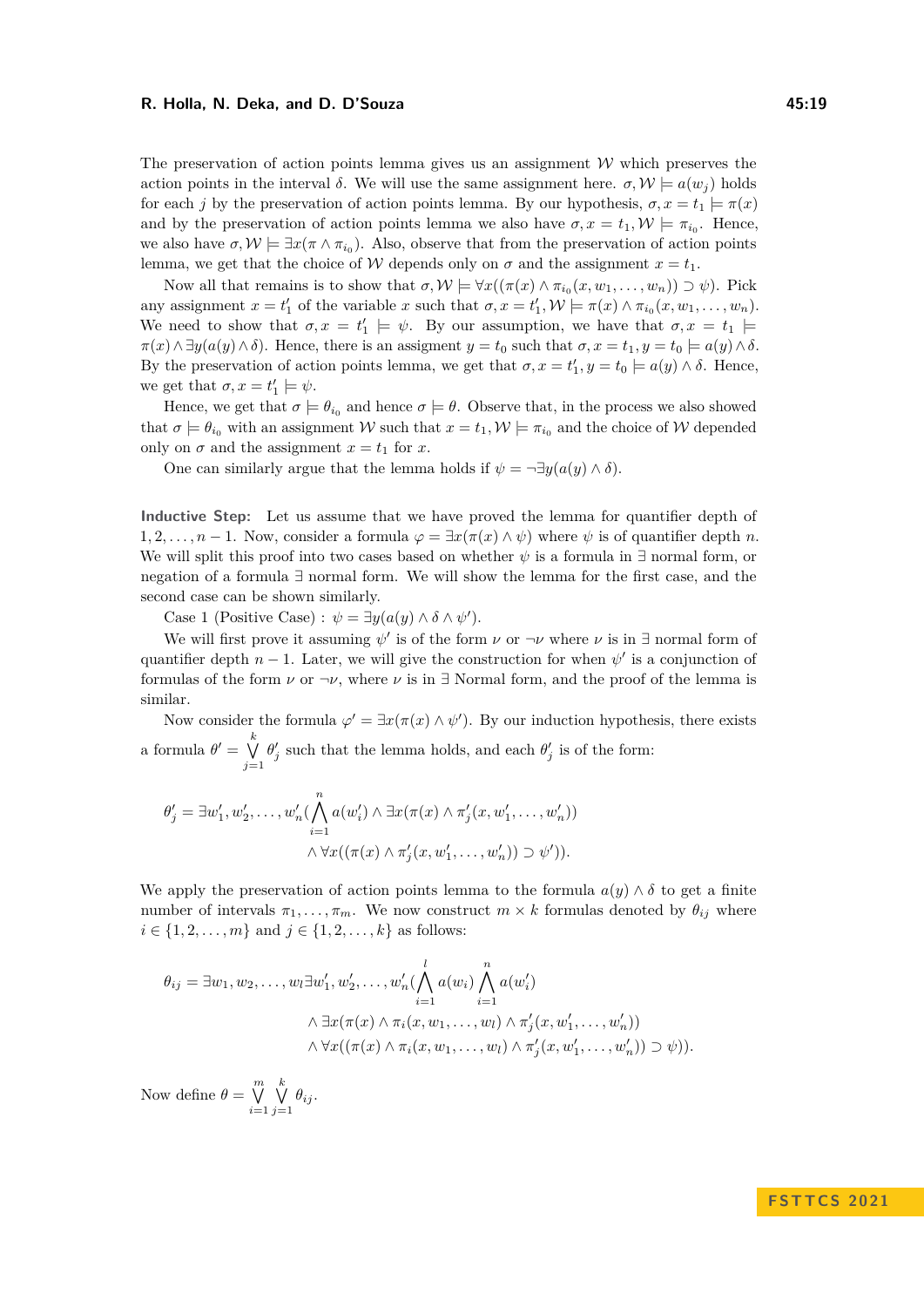#### **45:20 Equivalence of Pointwise and Continuous TPTL**

Pick any timed word  $\sigma$  such that  $\sigma$  strongly satisfies  $\varphi$ . We need to show that  $\sigma \models \theta$ . Observe that

$$
\sigma \models \varphi \implies \sigma \models \exists x (\pi(x) \land \exists y (a(y) \land \delta \land \psi')\ \Rightarrow \sigma, x = t_1, y = t_0 \models \pi(x) \land a(y) \land \delta \land \psi'.
$$

Hence,  $\sigma, y = t_0 \models \exists x (\pi(x) \land \psi')$  i.e.  $\sigma$  strongly satisfies  $\varphi'$  with the *x*-restricted assignment  $x = t_1$  for  $\varphi'$  w.r.t  $\sigma$ . Now by the induction hypothesis,  $\sigma, y = t_0 \models \theta' \implies \sigma, y = t_1$  $t_0 \models \theta'_{j_0}$  for some  $j_0$ . Furthermore,  $\sigma, y = t_0 \models \theta'_{j_0}$  with an assignment W' such that  $x = t_1$ ,  $\mathcal{W}' \models \pi'_{j_0}$  and the assignment  $\mathcal{W}'$  depends only on  $\sigma$  and the assignment  $x = t_1$ .

Applying the preservation of action points lemma on the formula  $a(y) \wedge \delta$  gives us a  $i_0 \in \{1, \ldots, m\}$ . We will now show that  $\sigma \models \theta_{i_0 j_0}$ . Recall that

$$
\theta_{i_0j_0} = \exists w_1, w_2, \dots, w_l \exists w'_1, w'_2, \dots, w'_n \left( \bigwedge_{i=1}^l a(w_i) \bigwedge_{i=1}^n a(w'_i) \right. \n\land \exists x (\pi(x) \land \pi_{i_0}(x, w_1, \dots, w_l) \land \pi'_{j_0}(x, w'_1, \dots, w'_n)) \n\land \forall x ((\pi(x) \land \pi_{i_0}(x, w_1, \dots, w_l) \land \pi'_{j_0}(x, w'_1, \dots, w'_n)) \supset \psi)).
$$

We need to come up with an assignment W for the variables  $w_1, \ldots, w_l$  and an assignment  $W'$  for the variables  $w'_1, \ldots, w'_n$ . The preservation of action points lemma on the formula  $a(y) \wedge \delta$  using the timed word  $\sigma$  and the assignment  $x = t_1$  for *x* gives us the assignment W. Also, observe  $\sigma, y = t_0 \models \theta'_{j_0}$ . Hence,

$$
\sigma, y = t_0 \models \exists w'_1, w'_2, \dots, w'_n \left( \bigwedge_{i=1}^n a(w'_i) \land \exists x (\pi(x) \land \pi'_{j_0}(x, w'_1, \dots, w'_n)) \right. \\ \left. \qquad \qquad \land \forall x ((\pi(x) \land \pi'_{j_0}(x, w'_1, \dots, w'_n)) \supset \psi').
$$

This gives us a valuation  $\mathcal{W}'$  such that

$$
\sigma, y = t_0, \mathcal{W}' \models (\bigwedge_{i=1}^n a(w'_i) \land \exists x (\pi(x) \land \pi'_{j_0}(x, w'_1, \dots, w'_n))
$$

$$
\land \forall x ((\pi(x) \land \pi'_{j_0}(x, w'_1, \dots, w'_n)) \supset \psi')).
$$

Hence, we have  $\sigma, \mathcal{W}, \mathcal{W}' \models \bigwedge_{i=1}^{l} a(w_i) \bigwedge_{j=1}^{n} a(w'_j)$ . From the preservation of action points lemma, we know that,  $\sigma, x = t_1, \mathcal{W} \models \pi_{i_0}(x, w_1, \dots, w_l)$  and the choice of  $\mathcal W$  depends only on *σ* and the assignment  $x = t_1$ . From the induction hypothesis, we know:  $\sigma, x = t_1, \mathcal{W}' \models \pi(x) \land$  $\pi'_{j_0}(x, w'_1, \ldots, w'_n)$ . Combining these two together, we get,  $\sigma, \mathcal{W}, \mathcal{W}' \models \exists x (\pi(x) \land \pi_{i_0} \land \pi'_{j_0}).$ 

All that remains is to show that  $\sigma, \mathcal{W}, \mathcal{W}' \models \forall x ((\pi \wedge \pi_{i_0} \wedge \pi'_{j_0}) \supset \psi).$ 

To do this, pick any assignment  $x = t'_1$  such that  $\sigma, x = t'_1, \mathcal{W}, \mathcal{W}' \models \pi \wedge \pi_{i_0} \wedge \pi'_{j_0}$ . Recall that  $\psi = \exists y (a(y) \land \delta \land \psi')$ . Hence, we need to show:

$$
\sigma, x = t'_1, \mathcal{W}, \mathcal{W}' \models \exists y (a(y) \land \delta \land \psi').
$$

From the preservation of action points lemma, we know that since  $\sigma$ ,  $x = t_1, y = t_0 \models a(y) \land \delta$ , and since  $\sigma, x = t'_1, \mathcal{W} \models \pi_{i_0}$ , we have:

$$
\sigma, x = t'_1, y = t_0, \mathcal{W}, \mathcal{W}' \models a(y) \land \delta.
$$